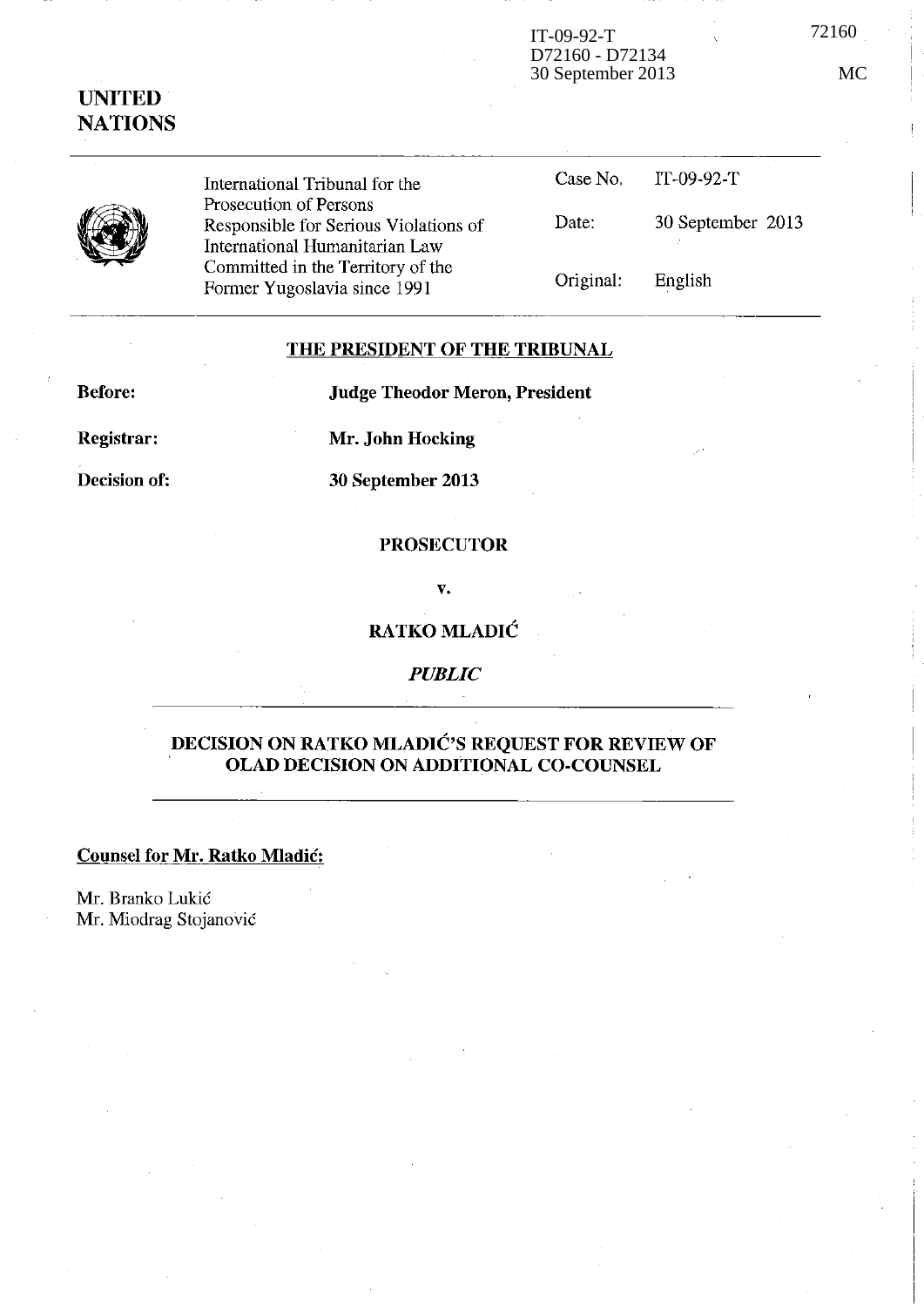1. **1,** Theodor Meron, President of the International Tribunal for the Prosecution of Persans Responsible for Serious Violations of International Humanitarian Law Comrnitted in the Territory of the former Yugoslavia since 1991 ("Tribunal"), am seised of a request for review submitted by Defence counsel for Mr. Ratko Mladié, dated 18 August 2013, seeking review of a decision issued by the Tribunal's Office for Legal Aid and Defence Matters ("OLAD") on 18 April 2013.<sup>1</sup> The Registry of the Tribunal ("Registry") responded on 2 September 2013. <sup>2</sup>

# **I. BACKGROUND**

2. On 22 July 2011, the Registry assigned Mr. Branko Lukié as lead counsel ta Mr. Mladié on an interim basis, pending a determination of Mr. Mladić's ability to remunerate counsel.<sup>3</sup> Mr. Miodrag Stojanović was assigned as co-counsel to Mr. Mladić's Defence team on 23 February  $2012.<sup>4</sup>$  The interim assignments of lead counsel and co-counsel were made permanent on 1 February 2013, when the Registry determined that Mr.. Mladié was partially indigent and was thus eligible for the assignment of Tribunal-paid counsel.<sup>5</sup> On 4 June 2012, Mr. Dragan Ivetic was assigned as a legal consultant to Mr. Mladić's Defence team.<sup>6</sup> The Trial Chamber has granted rights of audience to Mr. Ivetic.<sup>7</sup>

3. On 29 June 2012, the Registry ranked Mr. Mladié's case at complexity level three (extremely difficult) and granted his Defence team funding in accordance with this ranking.<sup>8</sup> In so doing, the Registry denied Mr. Lukié's request, made on 28 May 2012, for funding beyond that provided for at complexity level three for the payment of a second co-counsel.<sup>9</sup> The Registry noted in this regard that the Defence Counsel Trial Legal Aid Policy ("Trial Legal Aid Policy") does not allow for the assignment and funding of a second co-counsel but that Mr. Lukié has the flexibility to determine the composition of the Defence team and the distribution of the lump sum payment provided under the Trial Legal Aid Policy. 10

<sup>8</sup>*See* Impugned Decision, p. 2. *See a/sa* Response, para. 6.

<sup>&</sup>lt;sup>1</sup> See Annex A, Internal Memorandum from John Hocking, Registrar, to Judge Theodor Meron, President, dated 20 August 2013 (confidential), *transmitting:* (i) Appeal of OLAD Deniai of Request for Additional Co-Counsel and DSA, 18 August 2013 (confidential) ("Request for Review"); *and* (ii) Annex l, Letter from Jaimee Campbell, Head of OLAD, to Branko Lukié, Lead Counsel to Ratko Mladié, dated 18 April 2013 (confidential) ("Impugned Decision").

<sup>2</sup> Annex B, Internai Memorandum from John Hocking, Registrar, to Judge Theodor Meron, President, dated 2 September 2013 (confidential) ("Response"). Defence Counsel for MI. Mladié did not submit a reply.

<sup>3</sup>**Response, para. 3.** 

<sup>4</sup> Impugned Decision, p. 1.

<sup>5</sup> Decision of the Deputy Registrar (public with public appendix 1 and confidential *ex parte* appendix II), 1 February 2013. *See a/sa* Response, para. 3.

 $<sup>6</sup>$  Impugned Decision, p. 1.</sup>

<sup>7</sup> Impugned Decision, p. 2. *See a/sa* Request for Review, p. 1.

<sup>9</sup> Response, paras 4, 6.

<sup>10</sup>**Response, para. 6.**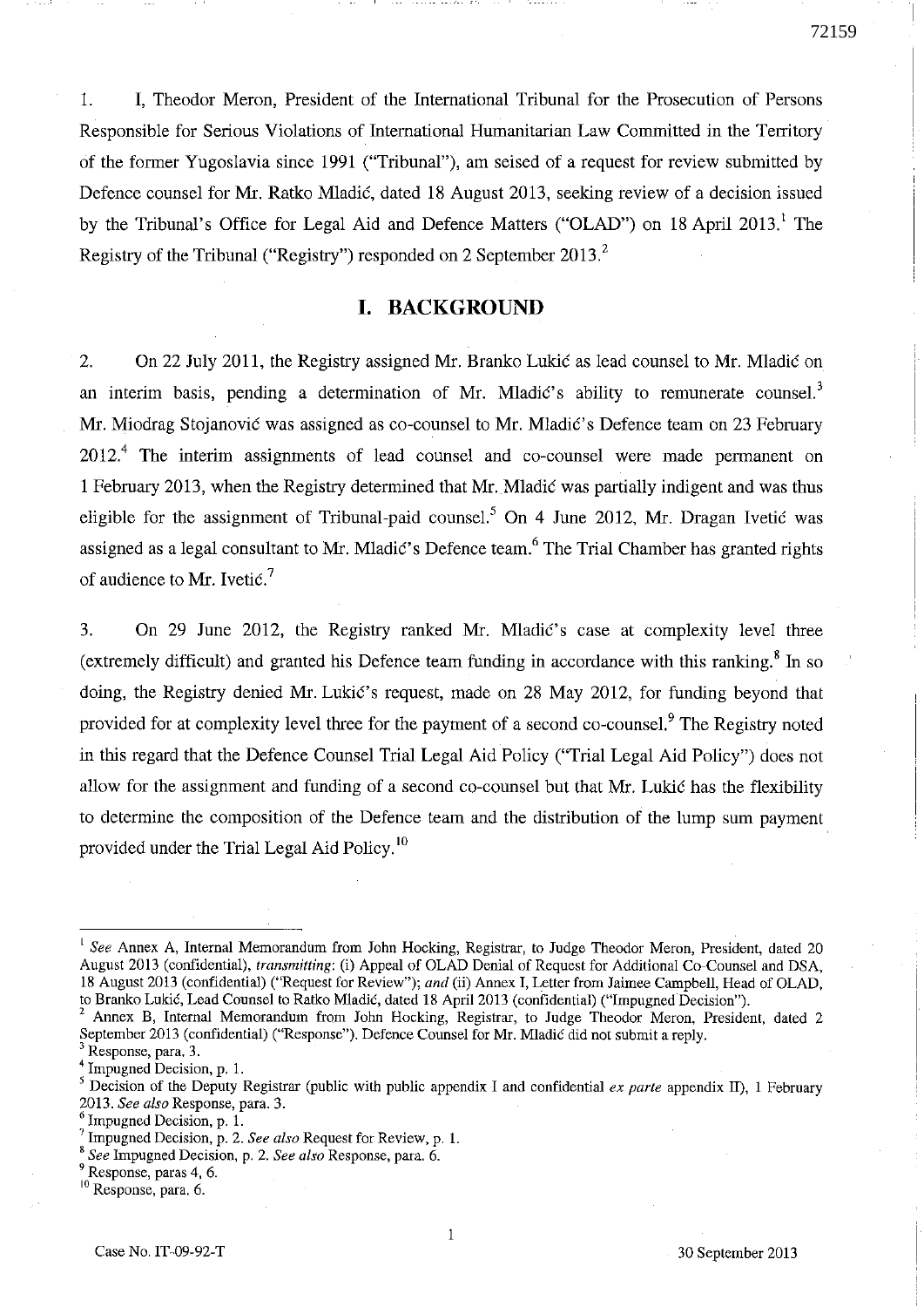4. On 3 April 2013, the Defence again requested the Registry ta appoint Mr. Ivetié as additional co-counsel for Mr. Mladić and to enable him to receive DSA and travel allowances.<sup>11</sup> On 18 Apri12013, OLAD denied the request on the grounds that neither the Directive on the Assignment of Defence Counsel ("Directive")<sup>12</sup> nor the relevant remuneration policies provide for the assignment of an additional co-counsel or for the payment of trial DSA in The Hague for anyone other than lead counsel or co-counsel. $^{13}$ 

## **II. STANDARD OF REVIEW**

5. The following standard has been set for the review of administrative decisions made by the Registrar:

**A judieiaI review of [ ... ] an administrative decision i8 not a rehearing. Nor i8 it an appeal, or in any way similar ta the review which a Chamber may undertake of its own judgment in accordance**  with Rule 119 of the Rules of Procedure and Evidence. A judicial review of an administrative decision made by the Registrar [,.,] is concerned initially with the propriety of the procedure by which [the] Registrar reached the particular decision and the manner in which he reached it.<sup>14</sup>

Accordingly, an administrative decision may be quashed if the Registrm:

(a) failed to comply with  $[...]$  legal requirements  $[...]$ , or

(b) failed to observe any basic rules of natural justice or to act with procedural fairness towards the **person affected by the decision, or** 

**(c) took inta account irrelevant material or failed to take inta account relevant material, Of** 

(d) reached a conclusion which no sensible person who has properly applied his mind to the issue could have reached (the "unreasonableness" test).<sup>15</sup>

6. Unless unreasonableness has been established, "there can be no interference with the margin of appreciation of the facts or merits of that case to which the maker of such an administrative decision is entitled".<sup>16</sup> The party challenging the administrative decision bears the burden of demonstrating that " $(1)$  an error of the nature enumerated above has occurred, and  $(2)$  [...] such an error has significantly affected the administrative decision to his detriment".<sup>17</sup>

<sup>&</sup>lt;sup>11</sup> Impugned Decision, p. 1.

<sup>&</sup>lt;sup>12</sup> IT/73/REV. 11, 11 July 2006.

<sup>13</sup> Impugned Decision, p. 3. *See also* Impugned Decision, pp. 1-2; Response, para. 8.

**<sup>14</sup>***Prosecutor v, Miroslav Kvocka et al.,* **Case No. IT-98-301l-A, Decision on Rcview of Registrar's Decision to**  Withdraw Legal Aid from Zoran Žigić, 7 February 2003 *("Žigić Decision")*, para. 13. See also The Prosecutor v. *Radovan Karadiié,* Case No. IT-95-5/18-T, Decision on the Request for Review of Registrar Decision and for Summary ReversaI, 7 May 2012 *("Karadtié* Decision"), para, 4.

<sup>&</sup>lt;sup>15</sup> Karadžić Decision, para. 4 (internal citation omitted). See also Žigić Decision, para. 13.

**<sup>16</sup>***Zigié* **Decision, para. 13.** *See also Karadiié* **Decision, para. 5.** 

**I?** *Karadf.iéDecision,* **para. 5 (internaI citation omitted and alteration in original).** *See also Zigié* **Decision, para. 14.**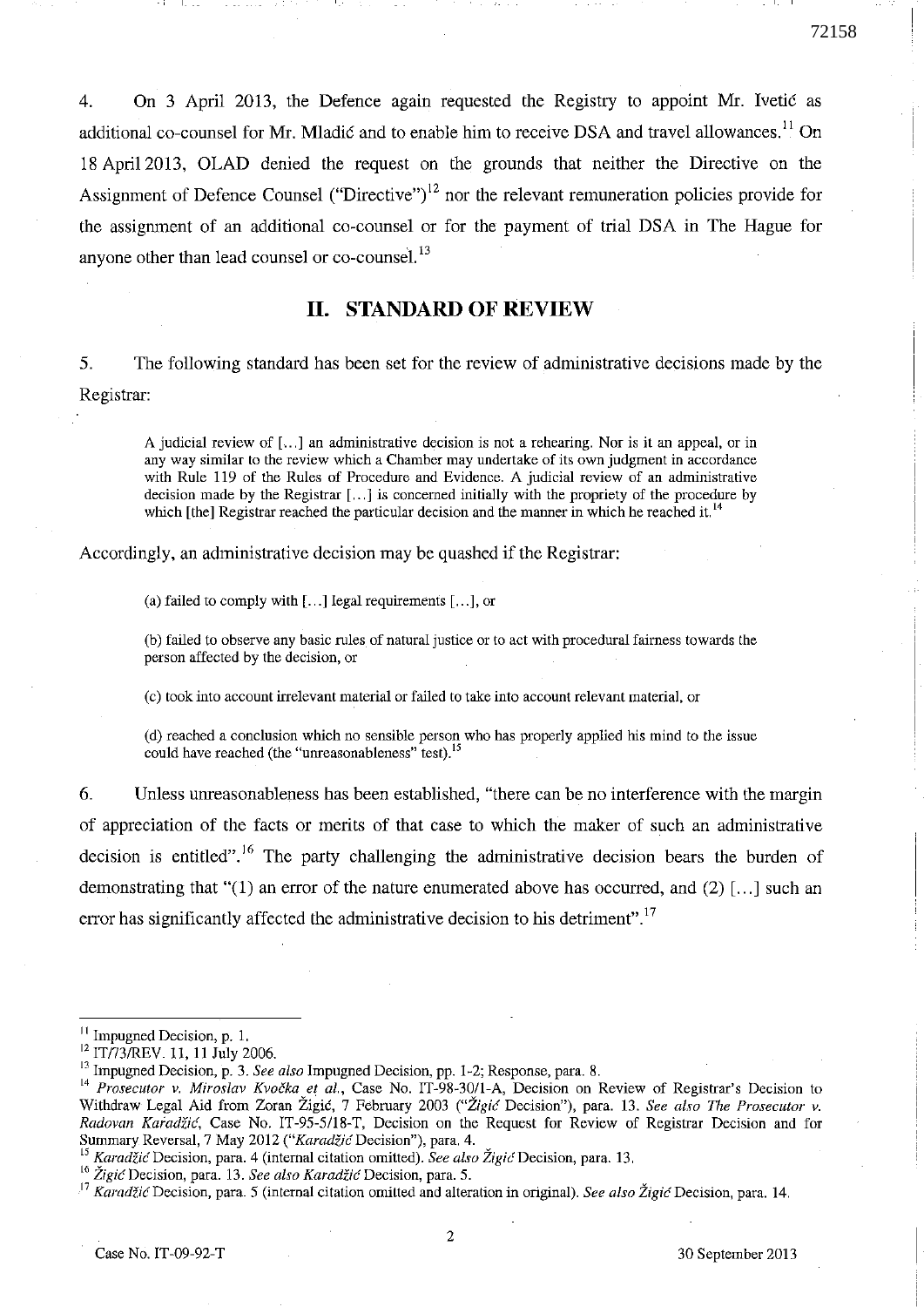# **III. APPLICABLE LAW**

, 1.

7. Article 16(A) of the Directive provides that an accused shall be entitled to have one counsel assigned to him. Pursuant to Article 16(C) of the Directive, the Registrar may assign a co-counsel in the interests of justice and at the request of lead counsel. Article  $16(E)$  provides that the Registrar may, at the request of lead counsel, assign other persons such as legal consultants to provide support to counse!.

8. Pursuant to Article 24(B) of the Directive, assigned counsel and assigned members of the Defence team shall be remunerated in accordance with the Trial Legal Aid Policy.<sup>18</sup>

9. The Trial Legal Aid Policy provides that the Defence team shall be remunerated in the form of a lump sum allotment, which is calculated in accordance with the complexity level and estimated duration of the relevant trial phase<sup>19</sup> and which includes payment for all aspects of representation except for necessary travel and DSA.<sup>20</sup> For cases ranked at complexity level three, the Trial Legal Aid Policy provides for a monthly allotment of  $640,738$ <sup>21</sup> According to the Trial Legal Aid Policy, lead counsel is free to decide on the distribution of the lump sum among the assigned Defence team members in the best interest of the defence of the client.<sup>22</sup>

10. Articles 26(A) and 27(A) of the Directive state that travel expenses of and DSA for assigned counsel and, where applicable, assigned members of the Defence team shall be met in accordance with the Registry Defence Travel and Daily Subsistence Allowance Policy ("Travel and DSA Policy"),  $^{23}$  subject to prior authorization.

Il. The Travel and DSA Policy is based on two guiding principles: (i) travel and DSA will be authorized where it is deemed reasonable and necessary in the particular circumstances of the case; and (ii) the need to make the most efficient use of public funds at the lower possible cost to the Tribunal, while ensuring full respect for the rights of the accused and their legal representatives.<sup>24</sup>

12. The Travel and DSA Policy provides for the remuneration of travel during the trial period for investigative purposes undertaken primarily by investigators, occasionally by counsel, and exceptionally by legal consultants/assistants acting in the investigator's or counsel's stead, in other

 $^{23}$  1 January 2007, as amended on 1 August 2011.

<sup>&</sup>lt;sup>18</sup> 1 November 2009.

<sup>&</sup>lt;sup>19</sup> Trial Legal Aid Policy, para. 1.

<sup>&</sup>lt;sup>20</sup> Trial Legal Aid Policy, para. 4.

<sup>21</sup> Trial Legal *Aid* Policy, para. 37.

<sup>&</sup>lt;sup>22</sup> Trial Legal Aid Policy, para. 39.

<sup>&</sup>lt;sup>24</sup> Travel and DSA Policy, Introduction.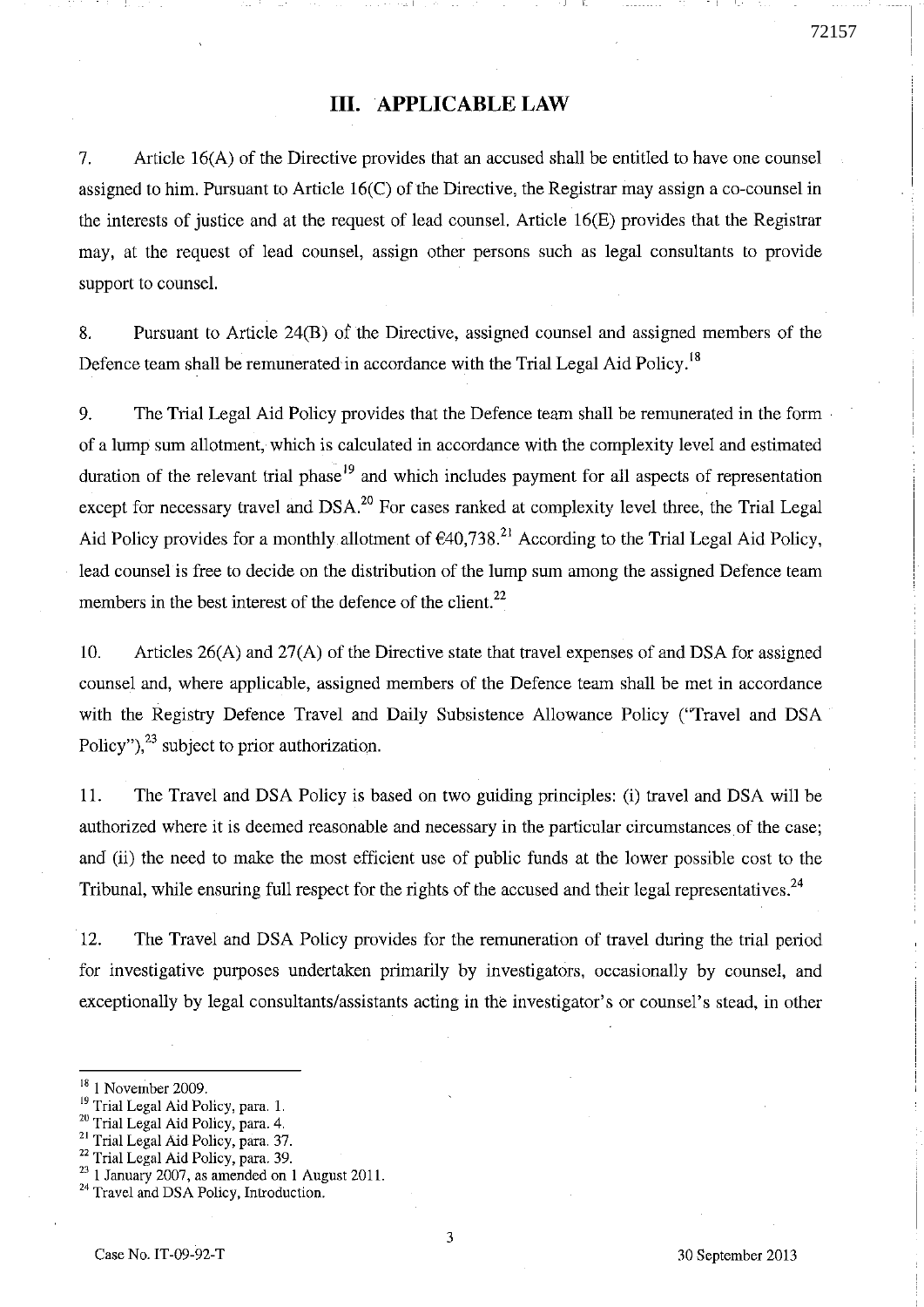words, when the investigator and counsel are unavailable to travel for objective reasons.<sup>25</sup> The Travel and DSA Policy also authorizes payment for travel of lead counsel and co-counsel to their country of residence during the trial. $^{26}$ 

13. Pursuant to the Travel and DSA Policy, DSA is paid for days spent on trial-related work in the Netherlands.<sup>27</sup> The Travel and DSA Policy further specifies that lead counsel and co-counsel who do not reside in the Netherlands are entitled to a general DSA allotment of 22 days at the end of each month during the trial stage, subject to certain conditions.<sup>28</sup>

# **IV. SUBMISSIONS**

14. Mr. Lukić requests that Mr. Ivetić be appointed as second co-counsel and be authorized to receive DSA and travel allowances so that he may "assist with the cross-examination of witnesses" and "travel to assist with the preparations for the defense case, when either co-counsel or lead counsel are unable to do so".<sup>29</sup> Mr. Lukić submits that Mr. Ivetić's assistance is required in light of: (i) the pace of the trial, which is scheduled to take place five days a week with no foreseeable breaks until the end of the Prosecution case in chief, and the upcoming commencement of the Defence phase;<sup>30</sup> (ii) the scope of the indictment and the volume of disclosures made by the Prosecution, including untimely disclosures; $31$  and (iii) the increase in work "normally undertaken by counsel", including cross-examination of witnesses, oversight of the Defence team's work in the field, and travel to the field to work with investigators and witnesses.<sup>32</sup> In addition, Mr. Lukić submits that having another co-counsel will afford the team "some sort of fair footing with the Prosecution, who has employed no fewer than over 20 different attorneys to examine witnesses during the trial".  $33$ 

15. Mf. Lukié also notes that Mr. Ivetié has already conducted the cross-examination of several witnesses, including four expert witnesses, and is scheduled to cross-examine nine of the remaining 32 Prosecution witnesses, including three "fact witnesses" and six "main military experts".  $34$ 

16. The Registry contends that the Request for Review fails to address whether the Impugned Decision can be properly quashed on the basis of the factors relevant to the review of an

- <sup>27</sup> Travel and DSA Policy, Part II, Section  $B(a)(1)$ .
- <sup>28</sup> Travel and DSA Policy, Part II, Section  $B(a)(2)$ .
- 29 **Request for Review, p. 3.**

- $32$  Request for Review, p. 2.
- $33$  Request for Review, p. 1.

 $^{25}$  Travel and DSA Policy, Part I, Section B(1).

 $^{20}$  Travel and DSA Policy, Part I, Section B(2).

 $30$  Request for Review, pp. 1-2.

 $31$  Request for Review, p. 2.

<sup>34</sup> Request for Review, p. 3. *See also* Request for Review, p. 2.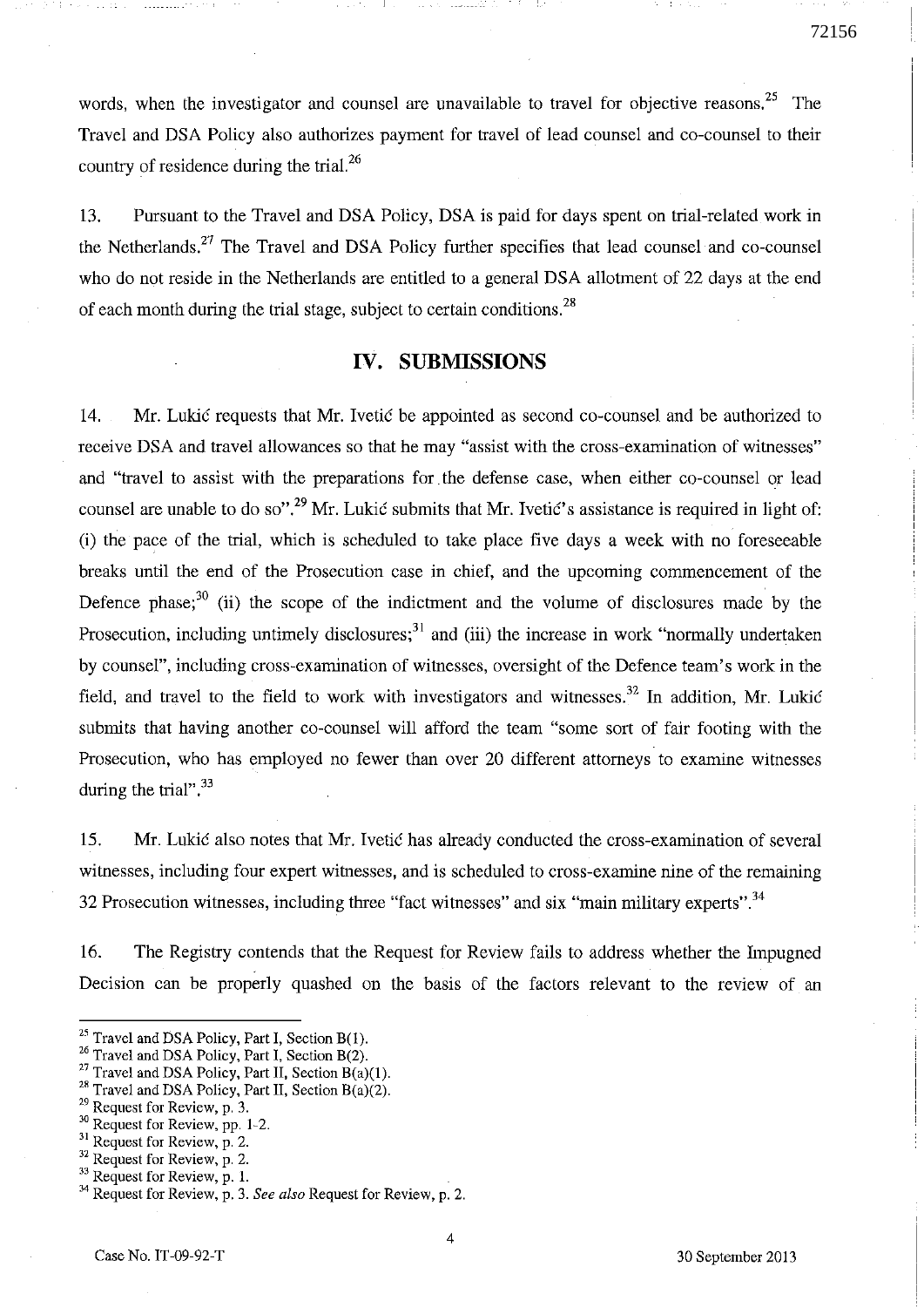administrative decision.<sup>35</sup> According to the Registry, the Request for Review constitutes "a direct request to the President to circumvent the Tribunal's legal aid system and authorise legal representation and funding beyond the parameters set forth in the Directive and applicable Registry policies" and thus should be summarily dismissed.<sup>36</sup> The Registry further submits that the Request for Review improperly presents new arguments that were not contained in the original Defence request, including: (i) the need for a second co-counsel to achieve sorne measure of equal footing with the Prosecution; and (ii) the scope of the indictment, the volume of disclosures made by the Prosecution, and the un-timeliness of the Prosecution's disclosures.<sup>37</sup> The Registry accordingly asserts that these arguments should not form part of my consideration of the Request for Review.<sup>38</sup>

17. The Registry asserts that, should 1 consider the merits of the Request for Review, the Impugned Decision. was made in compliance with the Directive, the applicable Registry policies and "the standard of reasonableness and proper administrative decision-making".<sup>39</sup> Specifically, the Registry contends that the language of Article 16(C) of the Directive explicitly affords the possibility of only one co-counsel, and lead counsel was made aware of this fact on multiple occasions.<sup>40</sup> Moreover, the Registry avers that the amount of the lump sum allotment does not vary with the size of the Defenee team, but instead is distributed to the team members according to the instructions of lead counsel.<sup>41</sup> The Registry further submits that the Travel and DSA Policy does not provide for the disbursement of trial-related DSA to Defence team support staff in the Netherlands.<sup>42</sup>

18. The Registry also asserts that it took into account the size and difficulty of the case and accordingly ranked the trial at complexity level three, thus providing the Defence team with the highest level of funding available under the Trial Legal Aid Policy.<sup>43</sup> According to the Registry, there is no basis under either the Directive or the Trial Legal Aid Policy to authorize funding in excess of that already dispersed pursuant to the level three complexity ranking.<sup>44</sup> Similarly, the Registry submits that there is no basis under the Directive to designate Mr. Ivetic as second cocounsel and thus there is no basis under the Travel and DSA Policy to authorize travel and DSA entitlements for Mr. Ivetić as counsel.<sup>45</sup> Moreover, the Registry reiterates that the Travel and DSA

- 35 Response, para. 13. *See also* Response, paras 24-25.
- <sup>36</sup>**Response, para. 13.**
- <sup>37</sup>**Response, para. 14.**
- <sup>38</sup>**Response, para. 14.**
- 39 Response, para. 15.

- 41 Response, para. 17.
- 42 **Response, para. 18.**
- <sup>43</sup>**Response, para. 21.**
- 44 Response, para. 21.
- **45 Response, para. 22.**

<sup>40</sup> Response, paras 16, 20. *See also* Response, para. 19.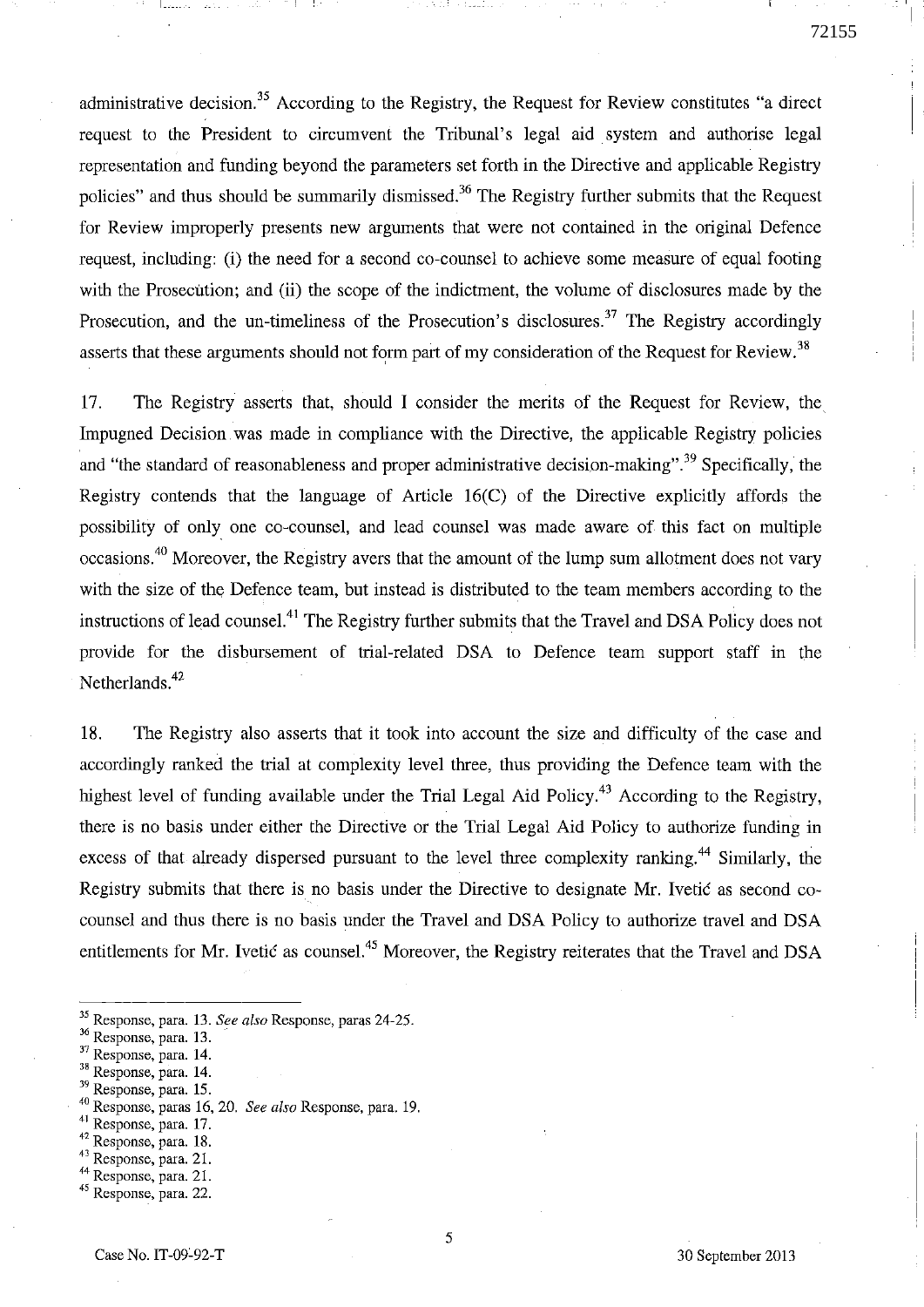Policy does not provide for such entitlements for Defence team support staff, aside from remuneration for travel for investigative purposes in certain circumstances.<sup>46</sup> The Registry also contends that its refusal to assign Mr. Ivetic as second co-counsel does not prevent him from performing certain tasks, such as cross-examining witnesses, supervising other Defence team members in the field, and occasionally travelling to the field.<sup>47</sup>

19. Finally, the Registrar requests that, as "matters of legal representation are matters of public record", this decision, or a redacted version, be made available to the public.<sup>48</sup>

# **V. DISCUSSION**

20. As a preliminary matter, 1 note that although Mr. Lukié does not explicitly state that the Impugned Decision should be quashed on the basis of factors relevant to the review of an administrative decision, his submissions constitute allegations that the Registry reached an unreasonable conclusion. In these circumstances, 1 will consider the Request for Review on the merits.

21. 1 consider that OLAD reasonably relied on Article 16(B) of the Directive, which entitles an . accused ta have one counsel assigned ta him, and Article 16(C) of the Directive, which provides for the assignment of a co-counsel when it is in the interests of justice and at the request of the lead counsel, as the basis for its refusal to assign Mr. Ivetic as a second co-counsel. As the Registry points out, the Directive does not explicitly provide for the assignment of multiple co-counsel.<sup>49</sup> In these circumstances, 1 consider that OLAD was reasonable in determining that Mr. Mladié is entitled to a lead counsel and one co-counsel only.<sup>50</sup>

22. 1 further find that OLAD was reasonable in concluding, on the basis of the Travel and DSA Policy, that Mr. Ivetié, as a member of the Defence team support staff, may not be reimbursed for certain travel expenditures. As the Registry points out, the Travel and DSA Policy explicitly limits certain travel reimbursement to assigned counsel.<sup>51</sup> I note, however, that the Travel and DSA Policy

<sup>46</sup> Response. paras 18,22.

<sup>47</sup>**Response, para. 23.** 

<sup>48</sup> Response, para. 26.

*<sup>49</sup> See generally* **the Directive.** 

<sup>&</sup>lt;sup>50</sup> With regard to Mr. Lukić's submission that Mr. Ivetić should be appointed as a second co-counsel in view of the size of the case, the volume and untimeliness of disclosures by the Prosecution, and the need for equality of arms. 1 note that Mr. Ivetic did not present these arguments in his original request to the Registry. *See* Request for Review, pp. 1-2; Impugned Decision, pp. 1- 3; Response, para. 14. According1y, andrecalling that a review of an administrative decision is not a rehearing but rather an assessment of the propriety of the Registry's decision-making process, I will not **consider these arguments in this context and they will not form a part of my review.** *See Prosecutor* **v.** *ladranko Prlié et al.,* Case No. IT-04-74-A, Public Redacted Version of the 25 Ju1y 2013 Decision on Slobodan Praljak's Motion for Review of the Registrar's Decision on Means, 28 August 2013, paras 30-31.

<sup>&</sup>lt;sup>51</sup> Travel and DSA Policy, Part I, Section B(2).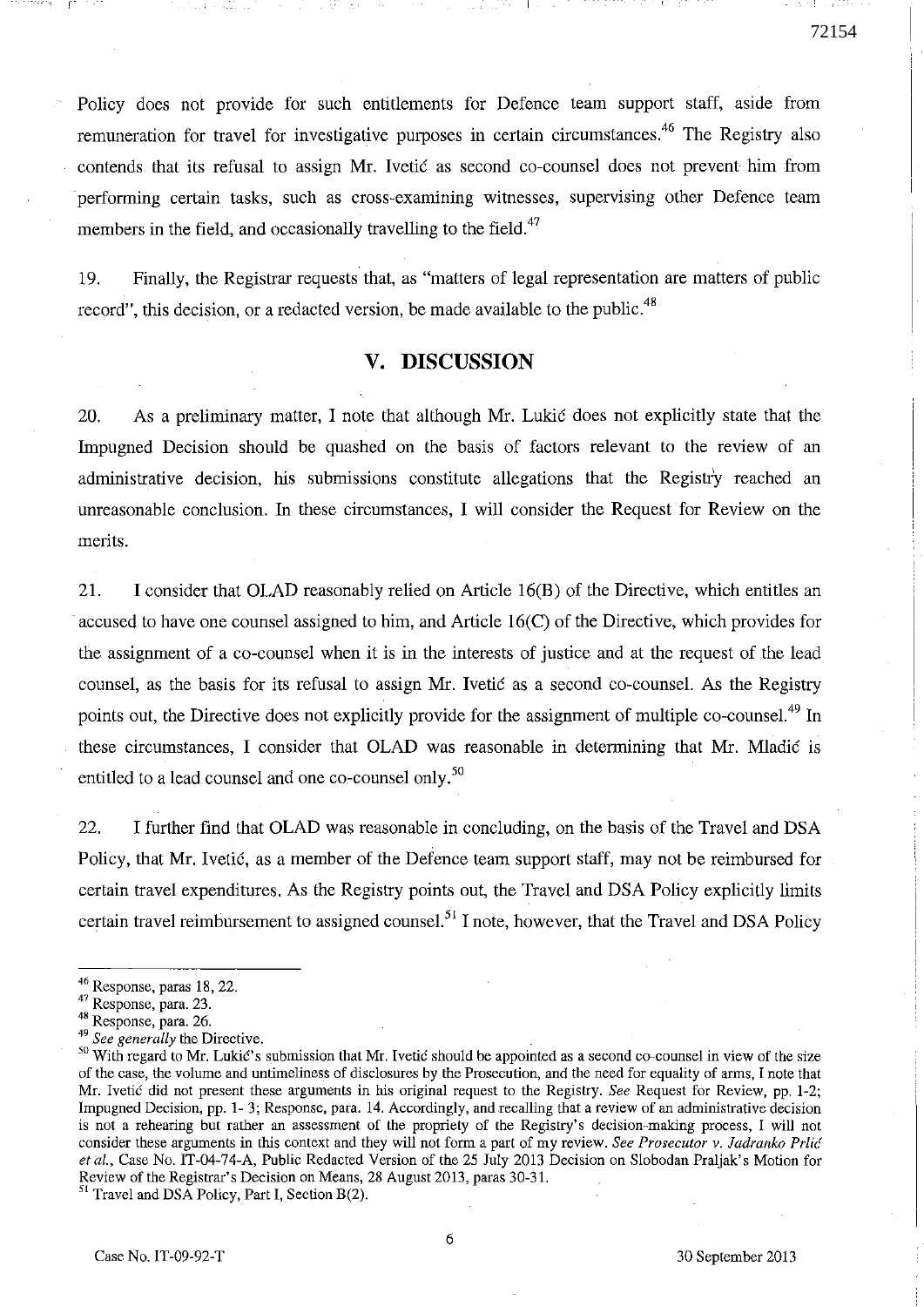does provide that legal consultants acting in the investigator's or counsel's stead may be authorized to travel for investigative purposes and receive corresponding  $DSA<sub>52</sub>$  and the Registry does not dispute this. $53$ 

23. Turning to the matter of whether Mr. Ivetié may receive trial-related DSA, l consider that OLAD was reasonable in relying on Article 27(A) of the Directive and the Travel and DSA Policy in determining that Mr. Ivetié, as a member of the Defence team, is not eligible to receive DSA for days spent in the Netherlands on trial-related work.<sup>54</sup> As the Registry points out, the Travel and DSA Policy specifically discusses the disbursement of DSA for work conducted in the Netherlands to lead counsel and co-counsel, rather than members of the defence team as a whole.<sup>55</sup> In these circumstances, l am of the view that OLAD took into account relevant information and that the Impugned Decision is thus reasonable in this regard.

24. With respect to the Registrar's request that a public version of this decision be filed, I consider that al! decisions filed before the Tribunal shall be public unless there are exceptional reasons for maintaining their confidential status.<sup>56</sup> In this context, I consider that neither this decision nor the underlying submissions contain information requiring confidentiality.

# **VI. CONCLUSION**

25. For the foregoing reasons, l hereby:

DENY the Request for Review in its entirety; and

GRANT the Registrar's request that a public version of this decision be filed.

Done in English and French, the English version being authoritative.

Done this 30th day of September 2013, At The Hague, The Netherlands.

marve.<br>Then M.  $\rightarrow$   $\bf v$  $\sim$ u.  $4\lambda$ 

Judge Theodor Meron President

#### [Seal **of the Tribunal]**

 $52$  Travel and DSA Policy, Part I, Section B(1).

<sup>53</sup> Response, para. 18.

*<sup>54</sup> See* Travel and DSA Poliey, Part II, Section B(a).

*<sup>55</sup> See* Travel and DSA Policy, Part II, Section B(a).

*<sup>56</sup> See, e.g., Prosecutor* **v.** *Jovica Stan;fié and Franko Simatovié,* **Case No. IT-03-69-AR73.3, Order Lifting**  Confidentiality, 10 June 2011, p. 1; *Prosecutor v. Ante Gotovina et al.*, Case No. IT-06-90-AR73.6, Decision on Ivan écrmak and Mladen Markac Interlocutory Appeals against Trial Chambcr' s Decision to Reopen the Prosecution Case, 1 July 2010, para. 6.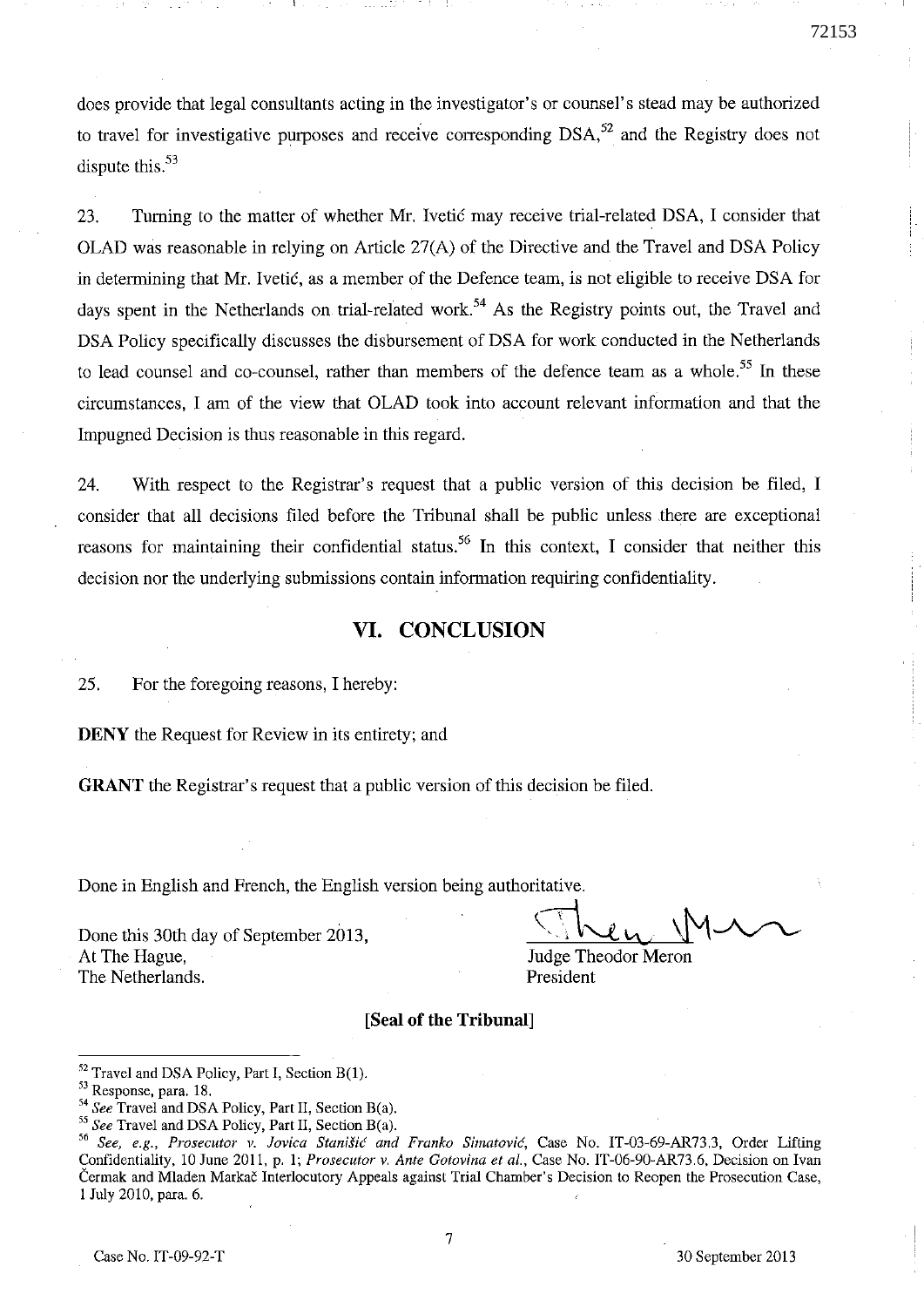# **ANNEXA**

Case No. IT-09-92-T 30 September 2013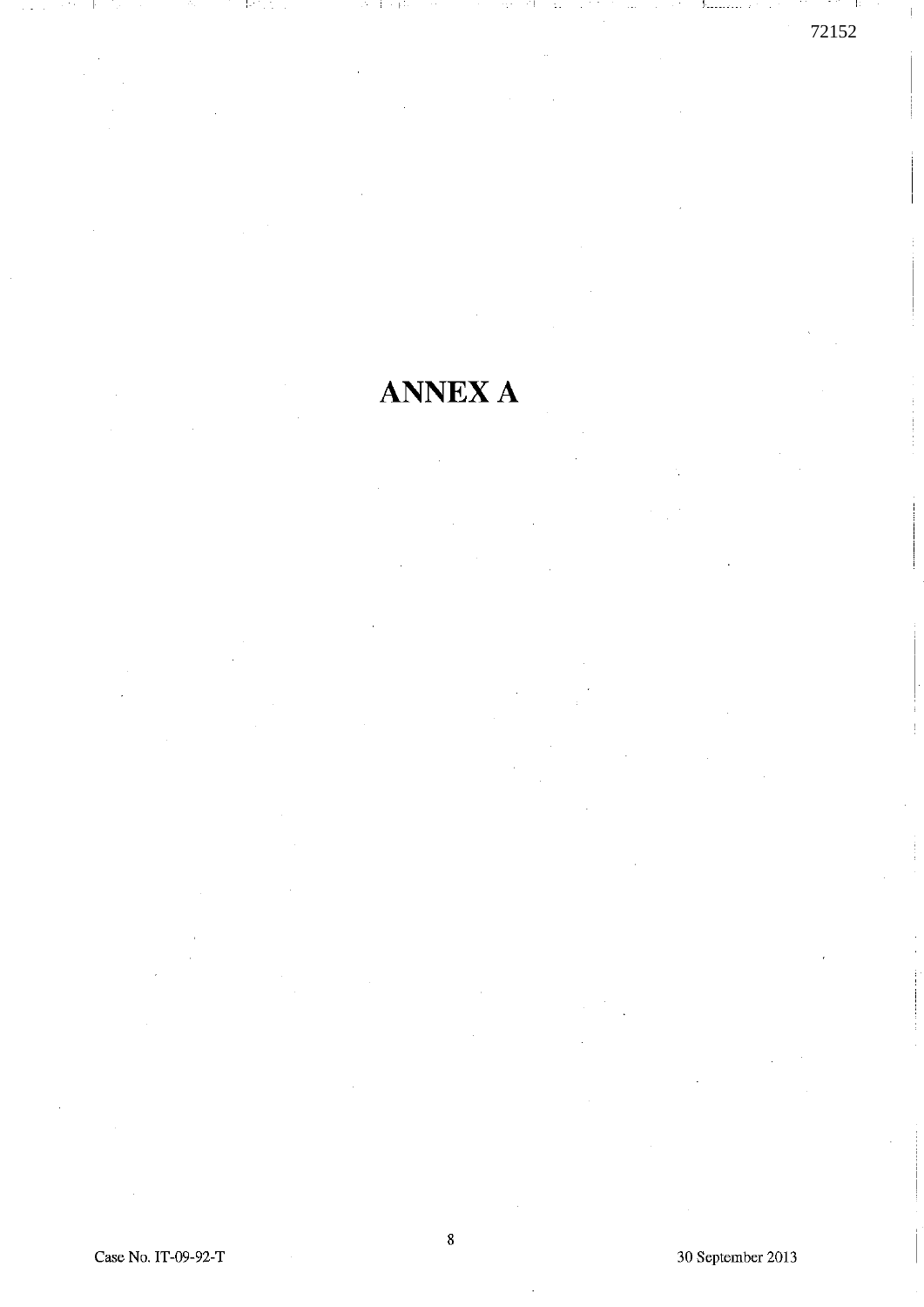# **INTERNAL MEMORANDUM - MEMORANDUM INTERIEUR CONFIDENTIAL**

72151

**United Nations Nations Unies** 



Criminal Tribunal **for the former Yugoslavia** 

Tribunal Pénal **International pour**  l ' **ex-Yougoslavie**  20 August 2013 Ref.: IT-09-92-T

Judge Theodor Meron, President

Kate Mackintosh, Deputy Registrar

Mr. John Hocking, Registrar<br>Ms. Susan Stuart, Acting Head of the Office for Legal Aid and Defence Matters Mr. Branko Lukić, lead counsel to Mr. Ratko Mladić

. ..----

From: De:

**Subject** . Objet:

Date:

To: A:

Copy: Copie:

Request for Review under Article 31 of the Directive on the Assignment of Defence Counsel

.C- •

- 1. Defence Counsel for Mr. Ratko Mladić has requested your review of a decision issued by the Office for Legal Aid and Defence Matters on 18 April 2013 concerning the resources allocated to the Mladié Defence team for work performed during the trial phase of the case *Prosecutor* v. *Ratko M/adié* ("Request"). The Request, addressed to you, is dated 18 August 2013, and was received by my Office on 19 August 2013.
- 2. Article 31(C) of the Directive on the Assignment of Defence Counsel ("Directive") provides that "[w]here [a] dispute involves a sum greater than  $\epsilon$  4,999, an aggrieved party may file a request for review with the Registrar, who shall refer the matter to the President for bis determination."
- 3. The present dispute involves a sum greater than  $\epsilon$  4,999. I therefore respectfully refer the Request to you for determination, and attach same to this memorandum.

4. My Office will provide a submission to you regarding this matter within 14 days.

5. Thank you for your consideration.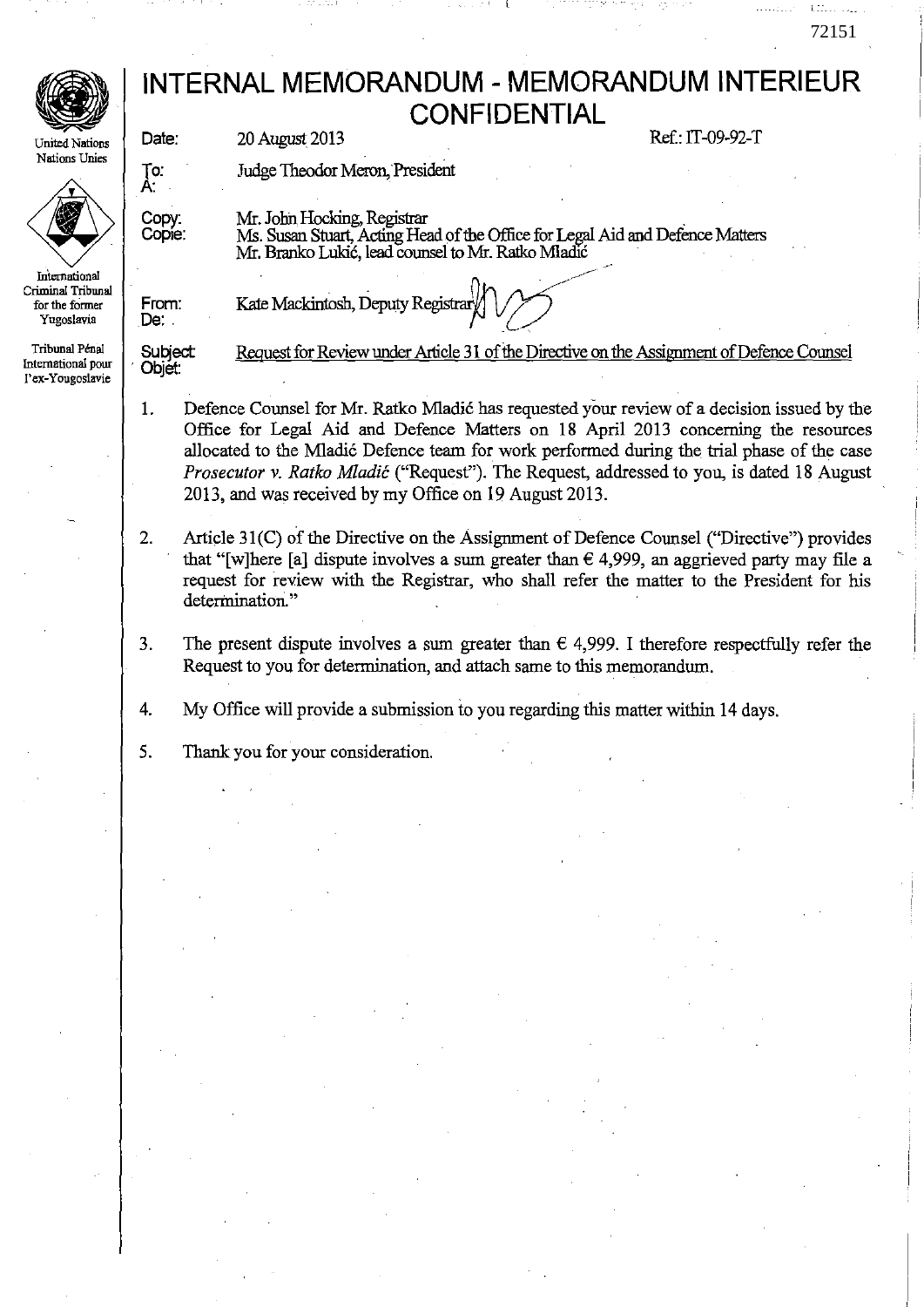# **PERSONAL AND CONFIDENTIAL**

### DEFENSE TEAM FOR GENERAL RATKO MLADIĆ Case No. **11-09'92-**T

TO:

(via E-mail) 18 August 2013 The Honorable President Theodor Meron Churchillp1ein 1 The Hague. Netherlands 2517JW

, 1 - --, ~ - -

# **RE: lT-09 .. 92-T lProsecutor** vs. **Ratko Mladicl**

# Appeal of OLAD Denial of **Request for Additional Co-Counsel and DSA**

Dear President Meron:

We address you with this urgent appeal of an OLAD denial of oùr. request for authorization of Additional co-counse1 and DSA in the Mladic case. wé would ask that you give this matter your urgent attention, as it affects our team's ability to continue with the pace of trial and continue to provide professional representation to Mr. Mladic. It affects the fairness of the proceedings and the image that this case will leave on the legacy of the Tribunal's work. A copy of the OLAD decision denying our request is attached hereto as "Annex 1.'

By way of a brief background and introduction, on 2 April 2013 we presented OLAD with a request to have authorized 1 additional co-counsel and additional DSA for that co-counsel and one other team member, in order to permit the defense to keep pace with the trial and have sorne sort of fair footing with the Prosecution, who has employed no fewer than over  $20$ different attorneys to examine witnesses during the trial, whereas the Defense only has 2 recognized counsel, and limited rights of audience for 2. more staff members.<sup>1</sup> OLAD denied that request. This Appeal is presented only in relation to Mr. Dragan Ivetic, and our request to have him appointed as an additional co-counsel, and funding provided for him to have DSA.

As l am sure that you are aware, the Trial Chamber has scheduled to sit 5 days a week in for the remainder of the trial. The currentiy set schedule for the coming months is very tight and hectic and does not foresee any break or pause in proceedings until the end of the Prosecution Case in Chief.

Furthermore, the current schedule foresees the Prosecution case lasting until October, with the defense case thus commencing sometime thereafter.

<sup>&</sup>lt;sup>1</sup> The same personnel for whom the instant request was made and denied.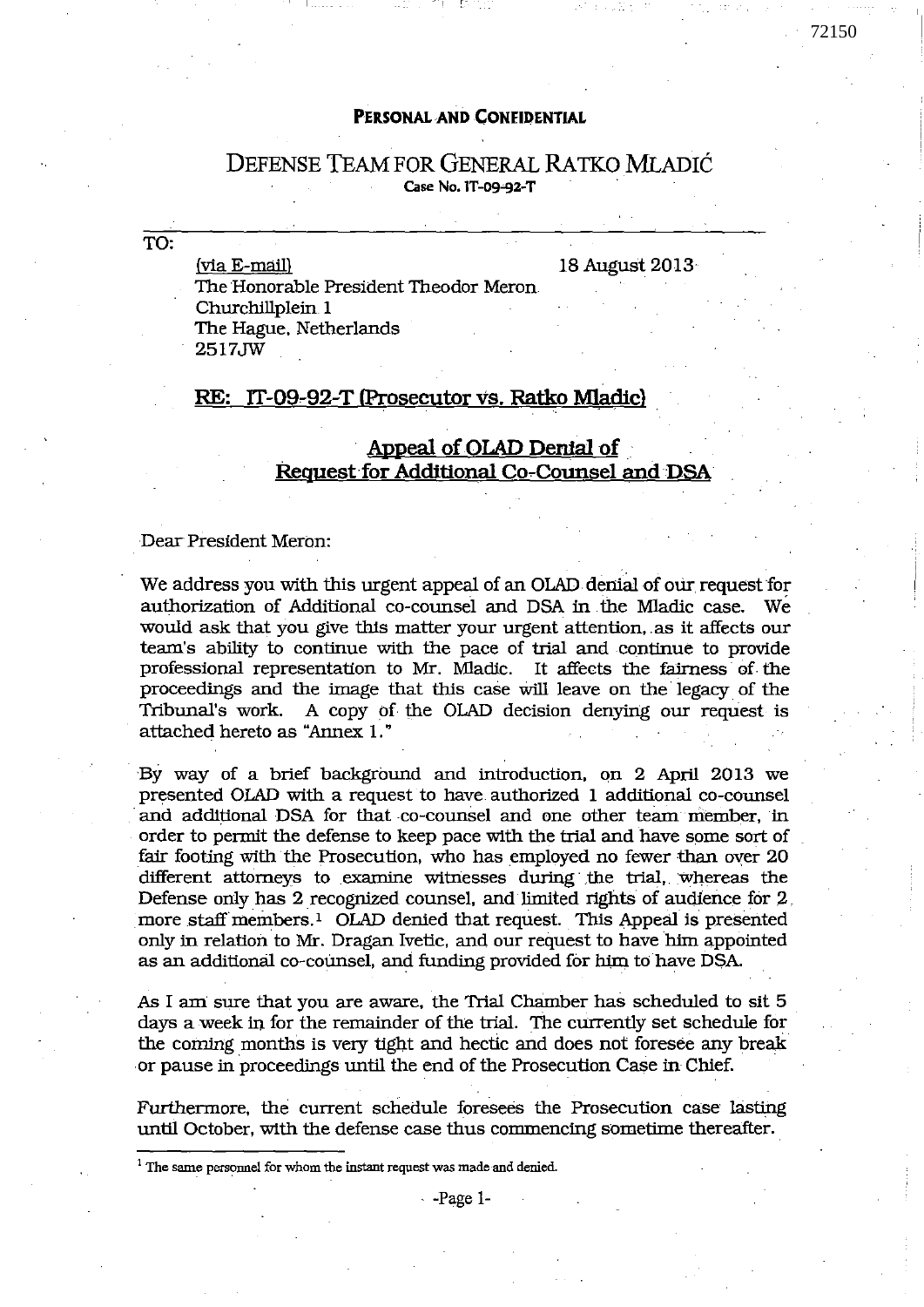#### **PERSONAL AND CoNflDENTIAL**

, 1

72149

The pace of the trial thus far has been very demanding on the defense team, and l must say that we have barely survived it, and only because of the regular breaks in the proceedings, which we will no longer have the benefit . of. The case itself is the largest in the history of the tribunal, both in terms of the scope of the indictment and the volume of the disclosures made 10 date by the Prosecution. Further, this is a case where the Prosecution failed to timely disclose about 2/3 of the materials required under Rule 66 and 68 until just before the start of trial. We are now up to 71 additional disclosure batches. Quite frankly, it has been a case that we have been forced to do both pre-trial and trial work simultaneously.

To date the successful representation of our client at trial has only been possible due to several of our team members sharing the load of work in . cross-examining prosecution witnesses. To illustrate the extent to which that has been necessary, please look at the following summary (as of 26 July 2013), taking us up to the current time:

| Defense Tearn Member             | <b>Witnesses</b><br>#<br>Οf | Total<br>Time<br>Spent<br>in. |
|----------------------------------|-----------------------------|-------------------------------|
|                                  | Crossed                     | <b>Cross</b>                  |
| Branko Lukic (lead counsel)      | 43                          | 121 hours 13 minutes          |
|                                  | *Including                  |                               |
|                                  | 4 experts                   |                               |
| Miodrag Stojanovic (co-counsel)  | 46                          | 80 hours 53 minutes           |
|                                  | incluaina                   |                               |
|                                  | 3 experts                   |                               |
| Dragan Ivetic (legal consultant) | 36                          | 89 hours 14 minutes           |
|                                  | *Including                  |                               |
|                                  | 4 experts                   |                               |
| Nenad Petrusic (legal assistant) | 5                           | 12 hours 51 minutes           |

We have endured thus far with team members making sacrifices and performing work that was not adequately compensated, however the costs of keeping multiple staff persons present in The Hague for purposes of trial keep rising. This will continue to become even worse with the approaching defense case, as in addition to the foregoing work, we will have to also expand our work with defense witnesses.

In order to endure the coming busy schedule with no breaks, and to adequately prepare. for the defense case while handling the remaining Prosecution witnesses, it will be even more necessary to share the tasks normally undertaken bY counsel. including: al cross-examination of witnesses; b) oversight of work of defense team in the field; c) travel to the field to work with investigators/witnesses.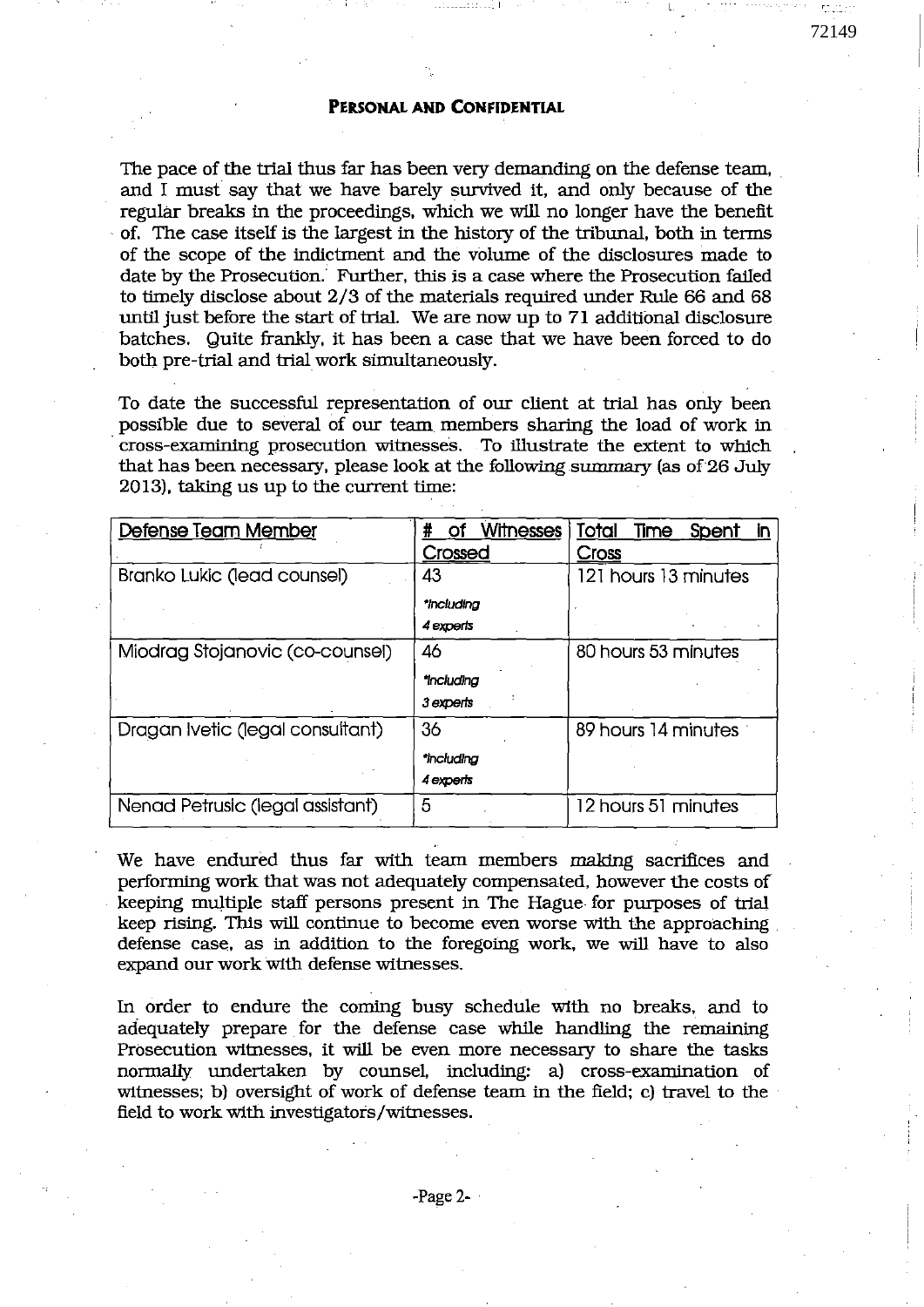#### **PERSONAL AND CONFIDENTIAL**

1 r\_-\_

For that reason, we would kindly request that you. grant our Appeal of the OLAD denial and appoint as additional co-counsel. Mr. Dragan Ivetic, and authorize him DSA and travel allowances as appropriate for counsel. As I am sure you are aware, Mr. Ivetic is on the Rule 45 list for counsel, and in fact is currently co-counsel on 2 completed cases, in addition to being vicepresident of the ADC and executive board member. In this way Mr. Ivetic would be in a position to assist with the cross-examination of witnesses, as well as travel to assist with the preparations for the defense case, when either co-counsel or lead counsel are unable to do so. Thus his experience and abilities would greatly contribute to the work of the defense in the court-room.

As you can see above, Mr. Ivetic has already borne a great deal of the examination of witnesses, including 4 experts to date. As to the remaining .32 witnesses, **Il** of whom are experts, from the Prosecution Case in Chief, Mr. Ivetic is scheduled to be cross-examining 9 of the same (including 3 fact witnesses and 6 of the main military experts) with a total estimated time of **16.75** hours in direct examination and **48.50** hours in cross-examination. Thus his funding as an additional co-counsel is necessary in order for the team to function.

Unless we receive this additional allotment 1 truly fear that we will not be . able to endure the pace of the trial, and will have to seek an adjournment of the same.

1 kinâly look forward you your immediate attention to this matter.

Should you have any questions or comments relative to the foregoing, I would ask that you do not hesitate to contact me. Thank you.

Very truly yours,

 $\mathbb{Z}/\mathbb{Z}$ .

Branko Lukic, Lead Counsel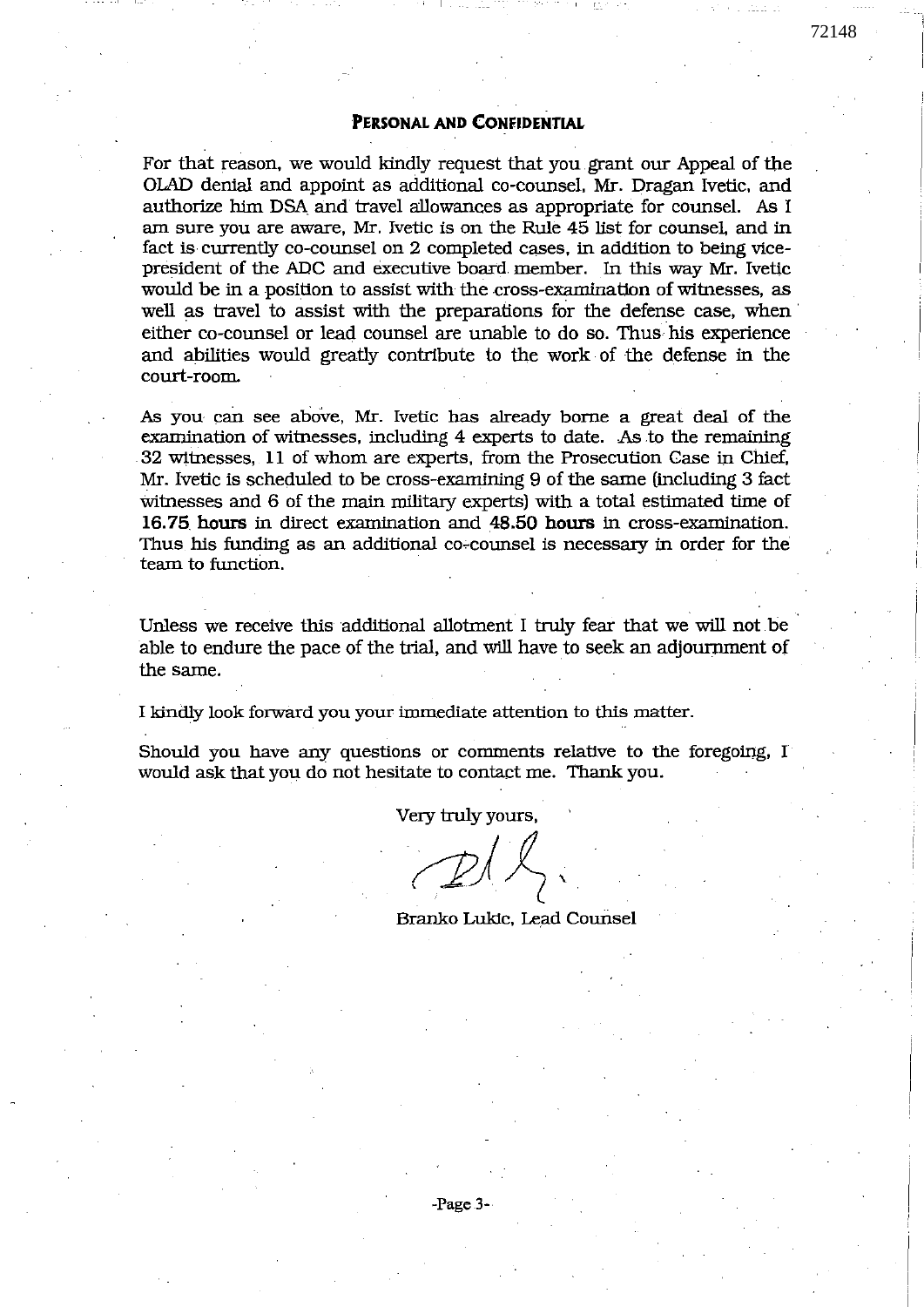# **PERSONAL AND CONFIDENTIAL**

72147

, 1.

# **ANNEX 1**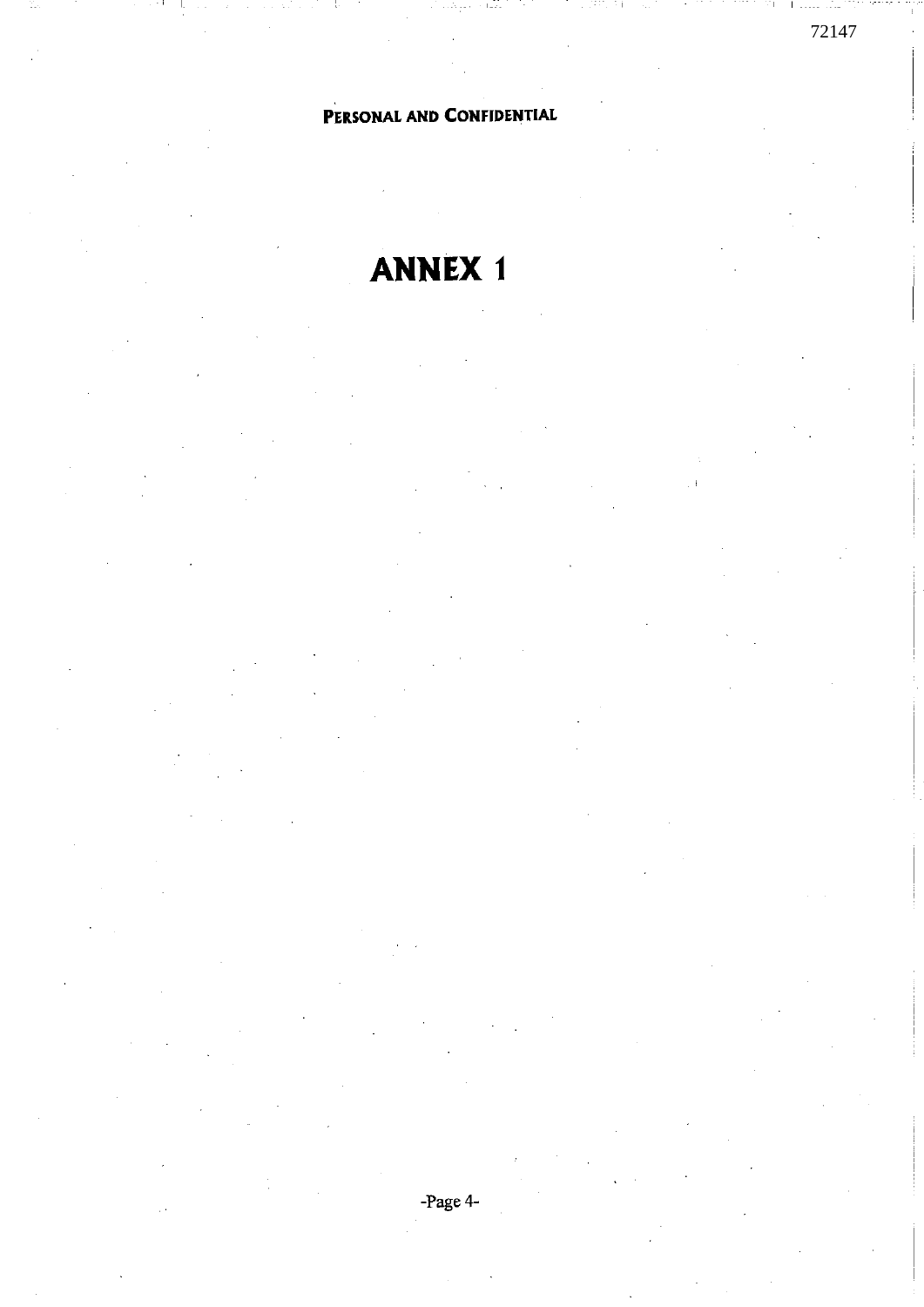72146



**United Nations Nations Unies** 



**International Criminal Tribunal for the former Yugoslovia** 

#### Registry

**Tribunal Pénal International pour I"ex-Yougoslavie** 

**Greffe** 

# Dear Mr.Lukié,

# **Request for Additional Co-Counsel and DSA**

1 refer to yOlir letter of 3 April 2013 in which you request that the Registry:

i) "appoint as additional co-counsel Mr. Dragan Ivetić and authorise him DSA and travel allowances as appropriate for counsel"; and

ii) "approve an additional DSA allotment for Legal Assistant Mr. Nenad Petrusić".<sup>1</sup>

#### *Additional Co-coumel*

The Directive on the Assignment of Defence Counsel ("Directive") governs the Tribunal's assignment and remuneration of defence counsel to indigent accused.<sup>2</sup> Article 16(C) of the Directive provides that the Registrar "may assign a second counsel" in the interests of justice. In this regard, at your request, and in the interests of justice pursuant to Directive Article 16(C), on 23 February 2012 Mr. Miodrag Stojanović was assigned as Co-counsel to the Defence team of Mr. Mladić.<sup>3</sup>

Article 16 (E) of the Directive provides that the Registrar may also assign other persons, such as legal assistants, consultants, investigators and interpreters, to assist in the defence. Mr. Ivetić was assigned as a legal consultant to yourdefence team on 4 June 2012, in accordance with Article 16 (E) of the Directive.

While lead counsel has flexibility in determining the composition of his team, the Directive does not provide for the assignment of more than one Co-counsel.

*Cross examination* 

In your letter you state that assigning Mr. Ivetic as an additional Co-counsel would put him "in a position to assist with the cross examination of witnesses". You also request a daily subsistence allowance for Mr. Petrusié wbile in the Hague to permit him to assist in the .cross examination of witnesses.

 $\sim 10^{-10}$  Me

As stated above, the Directive does not provide for the assignment of more than one Co-Counsel.

Article 27(A) of the Directive provides that Daily Subsistence Allowance ("DSA") is paid by the Registrar in accordance with the Defence Travel and DSA Policy ("Policy"). In accordance with the Policy, DSA during trial in the Hague is payable only paid to Lead Counsel and Co-counsel.<sup>4</sup>

Experienced lawyers working as part of a defence team may request leave of the Trial Chamber for specific rights of audience during trial proceedings, under the authority and supervision of assigned Counse!. There have been other instances before the Tribunal of qualified support staff being granted such rights of audience for e.g., making submissions in closing arguments or cross examining particular witnesses.

Churchillplein 1, 2517 JW The Hague. P.O. Box.13888, 2501 EW The Hague. Netherlands<br>Churchillplein 1, 2517 JW La Haye. B.P. 13888, 2501 La Haye. Pays-Bas Pav +31 70 517 R637

Mr. Petrusić is assigned as legal assistant/investigator.

 $<sup>2</sup>$  Mr. Mladić was determined partially indigent by Decision dated 31 January 2013.</sup>

<sup>3</sup>*The Prosecutor v. Ratko Mladic,* Case No. IT -09-92, Decision of the Registrar, 23 February 2012. Mr. Petrusić is assigned as legal assistant/investigator.<br><sup>2</sup> Mr. Mladić was determined partially indigent by Decision dated 31 January 2013.<br><sup>3</sup> The Prosecutor v. Ratko Mladic, Case No. IT-09-92, Decision of the Registra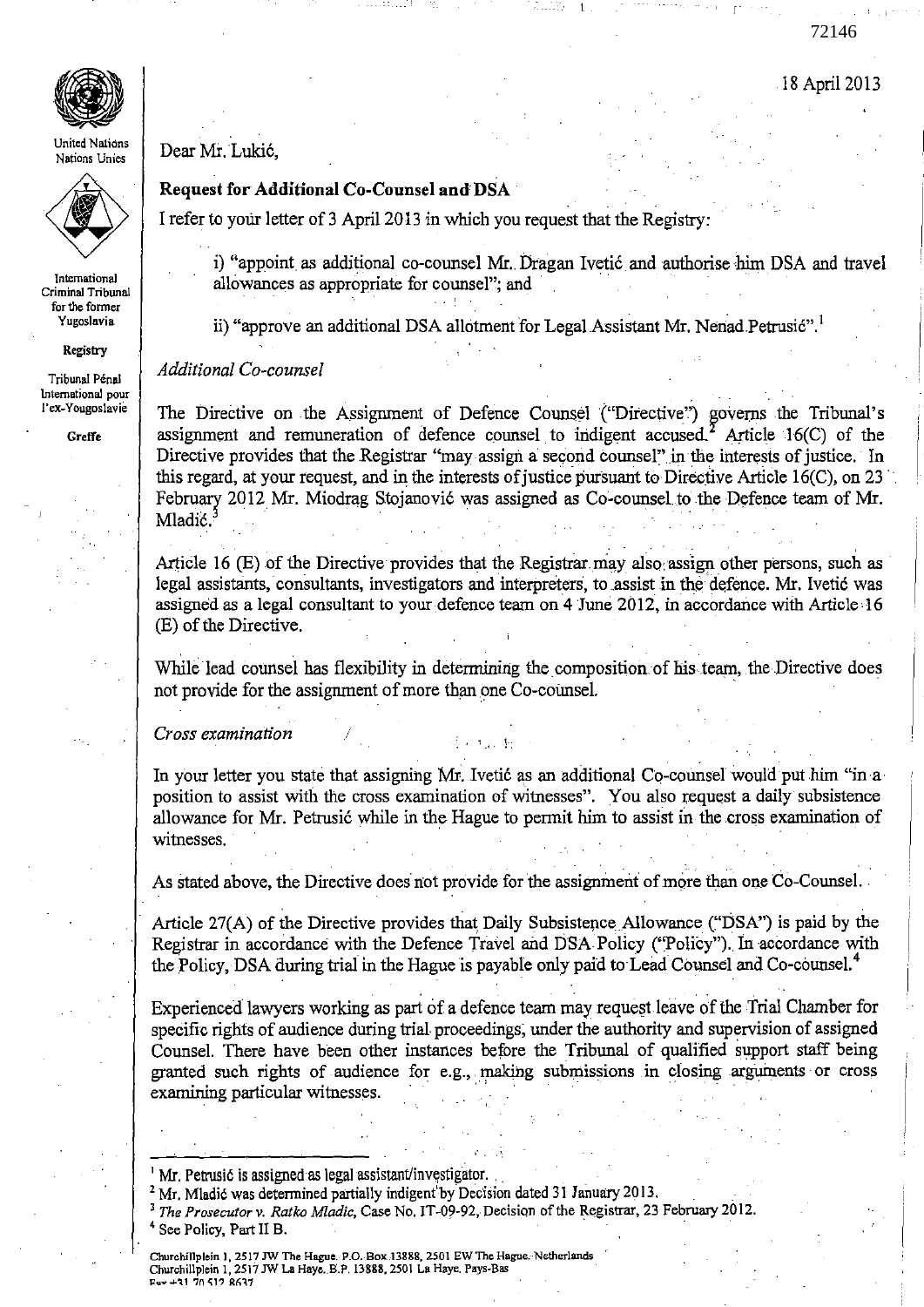While the Trial Chamber has granted rights of audience to Mr. Ivetié, and, to a lesser extent Mr. Petrusié, this does not implieate the allotment of additional resourees by the Registry. Under the Trial Legal Aid Policy, Lead Counsel may distribute the lump sum (currently  $630,753.00$  per month, plus an end of stage payment equal to twenty percent of the total lump sum allotment) among the assigned defence team members commensurate with the tasks performed. The Registrar is not in a position to increase the remuneration provided based on the division of tasks within the Mladié defence team.

72145

All letters of assignment to support staff, including the assignment letters of Messrs. Ivetić and Petrusié, clearly state that the Tribunal does not coyer travel expenses of defence support staff to the Seat of the Tribunal, and aceordingly these assignments were made and accepted in full knowledge of the remuneration to be provided.

#### *Travel ta the field*

Your letter also indicates that assignment as Co-Counsel will allow Mr. Ivetié to be in a position to "travel to assist with the preparations for the defenee case, when either co-counsel or lead counsel are unable to do so." You mention travel to the field to work with investigators/witnesses as a task you envisage needing to share.

Under the terms of the Policy, it is expected that investigative missions are to be undertaken primarily by the investigators assigned to your team, occasionally by Counsel, and exceptionally by other team members such as legal consultants.<sup>5</sup> Mr. Ivetić is accordingly not prohibited from undertaking such missions; and assignment as Co-counsel is therefore not required for him to assist your defence team in this respect.<sup><sup>6</sup></sup>

1 note in this regard that my office has not t6 date received any request for Mr. Ivetié to travel for investigative purposes. Should such a request be received it will be determined in accordance with the terms of the Policy.<sup>7</sup>

With regards to Mr. Petrusić, as he is assigned in the dual role of legal assistant/investigator, it is anticipated that he will work with witnesses. Requests for Mr. Petrusié to travel for investigative purposes will be determined in.accordance.with the terms of the Policy.

#### *Pace afTrial*

You indicate in your letter that without additional funding as addressed above, you "fear that you will not be able to endure the pace of the trial". You have not, however, indicated how additional funds would operate to impact the pace of trial.

The difficulty and complexity of the Mladié case has been fuctored in to the ranking of the case, at level three (extremely difficult) and the funding provided pursuant thereto is significant (currently totaling approximately €42,177 per month plus end of phase retention, including DSA for Lead Counsel and Co-Counsel in the amount of approximately  $E10,424$  per month based on a full-time trial sitting schedule).<sup>8</sup> Task management and corresponding distribution of remuneration within

<sup>&</sup>lt;sup>5</sup> The Policy provides that: "Travel for the purpose of meeting witnesses... and engaging in other investigative tasks [...] will primarily be undertaken by investigators, occasionally by counsel (e.g. to interview key witnesses and witnesses that are scheduled to testify in the case) and exceptionally by legal consultants/assistants acting in counsel or the investigator's stead (i.e. where the counsel and investigator(s) are unavailable to travel for objective reasons." See Part I B 1.

 $6$  In accordance with Part I B 1 of the Policy, authorisation for travel and DSA for investigative purposes is considered ''[. .. ] on a case by case basis depending on the.reasqnableness and necessity of the travel which in turn is to be assessed in light of the nature and amount of work to be undertaken, and the efficient use of public funds." <sup>7</sup>*Ibid.* 

<sup>&#</sup>x27;1 note that in the month of March, 2013, €15,262.00 was 'distributed to you (€9,550 lump sum plus €5,712 DSA), €ll,077.00 ta your Co-Counsel (€5,365 plus €5,712 DSA), €1,800.00 to Mr, Petrusié, and €5,538.00 to MT. Ivetié, with the balance being distributed to assigned members of your defence team including, in addition to Counsel, Co-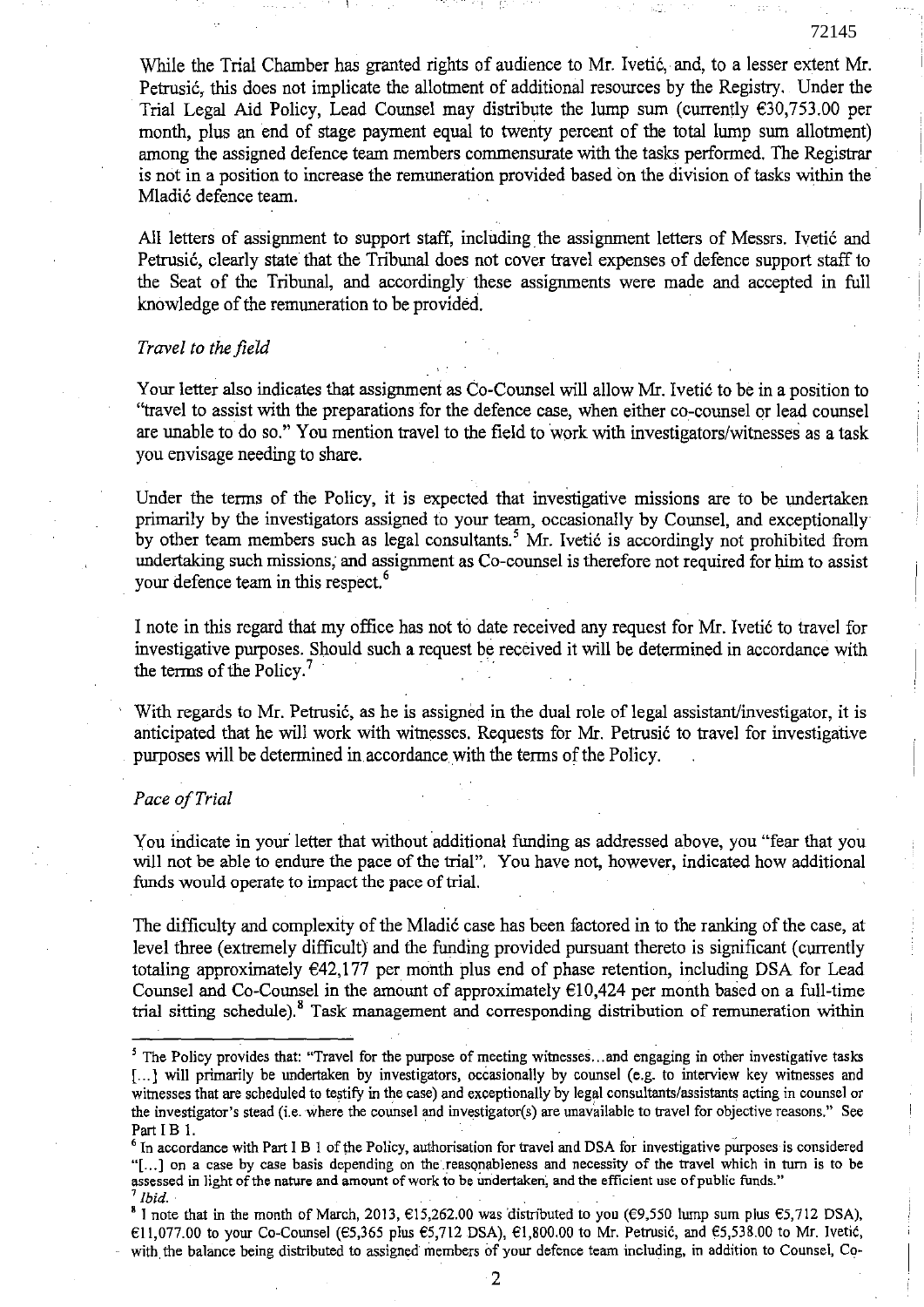the lump sum is for Lead Counsel to determine, and the delegation of Counsel-level tasks to legal consultants or legal assistants does not implicate additional funds or paymentof Counsel DSA.

Finally, you mention a prior "impediment" to Mr. Ivetić's assignment as Co-counsel and that same has been resolved. In this regard, should you believe that it is in the interests of justice for Mr. Ivetić to be assigned as your Co-Counsel in place of Mr. Stojanović, I invite you to make a reasoned request to my Office to this effect. However, whether or not it is determined that Mr. Ivetié would be a suitable replacement Co-Counsel for the Mladié defence team; the Registry is not in a position to assign him as an additional Co-Counsel.

Accordingly, I regret to inform you that the Registry is not in a position to approve your request, as neither the Directive nor the applicable payment policies provide for the assignment of an additional Co-Counsel or the payment of trial DSA in the Hague for defence team members other than Counsel or Co-Counsel.

Should you have any additional questions, please do not hesitate to contact my office.

1

Yours sincerely, *ff-* -------

Jaimee Campbell Head of the Office for Legal Aid and Defence Matlers

TO: Mr. Branko Lukié . Lead Counsel to Ratko Mladié

Counsel, Mr. Ivetić and Mr. Petrusić, two case managers, two investigators, an additional legal assistant and an addition al **legal consultant .**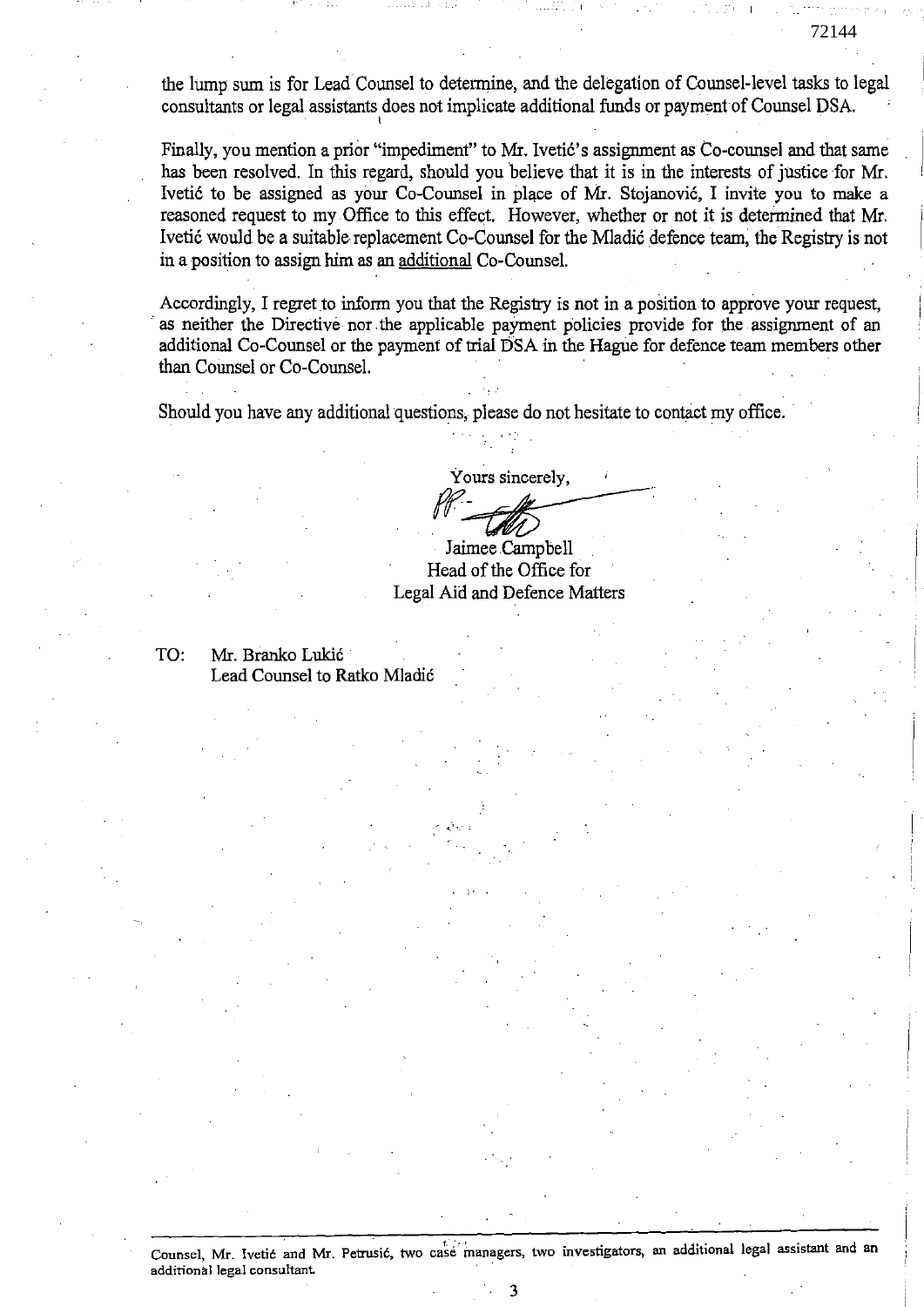# **ANNEX B**

Case No. IT-09-92-T 30 September 2013

1 . <u>.</u> .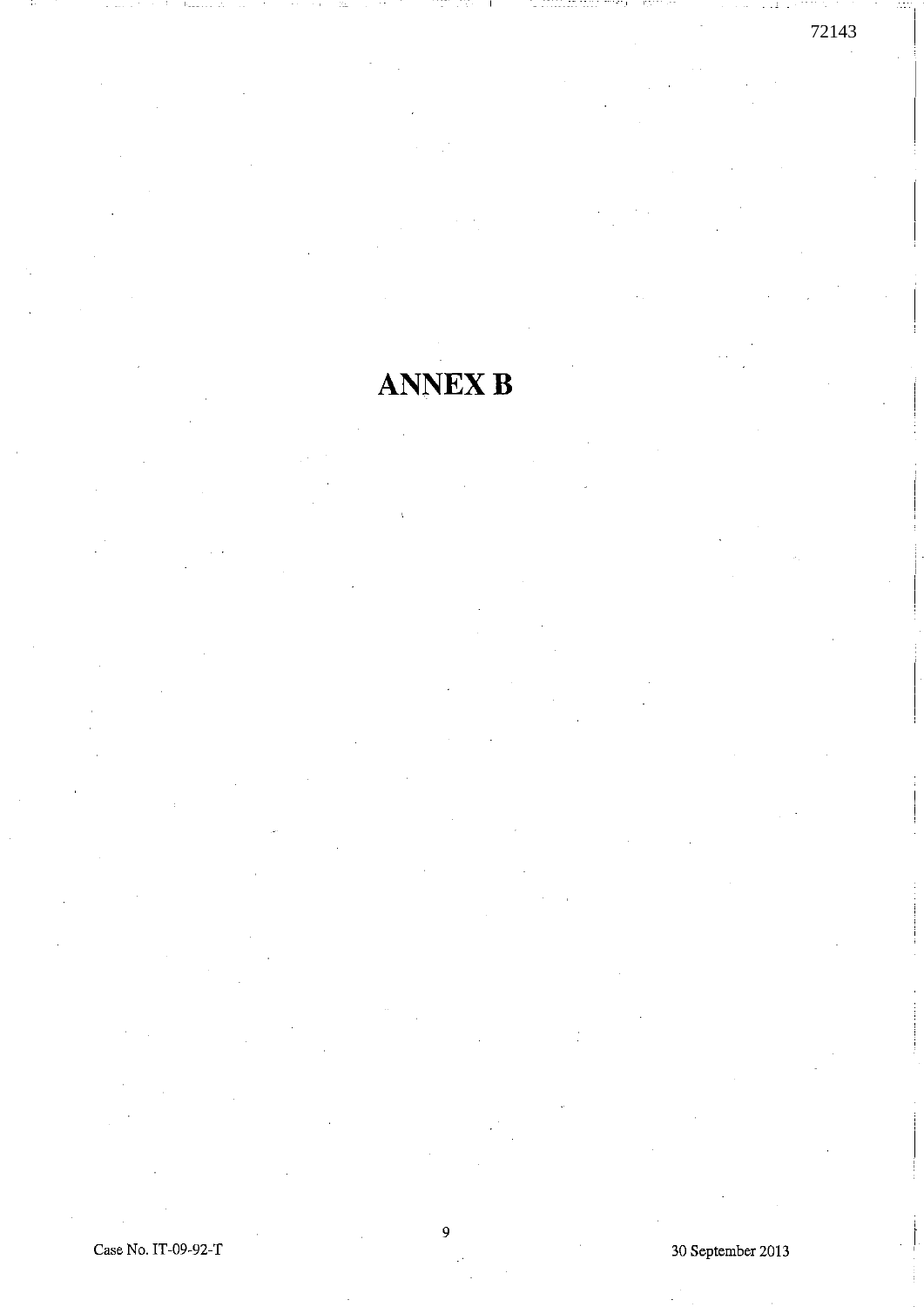# **INTERNAL MEMORANDUM -** MEMORANDUM INTERIEUR **CONFIDENTIAL**

72142

• **United Nations Nations Unies** 



**International Criminal Tribunal for the former Yugoslavia** 

Tribunal Pénal **International pour l'ex-Yougoslavie** 

Date: 2 September 2013 Ref: IT-09-92-T

, 1

Judge Theodor Meron, President

Kate Mackintosh, Deputy Registrar  $\frac{1}{N}$ 

Copy: Copie:

To:<br>A:

Mr. John Hocking, Registrar<br>Ms. Susan Stuart, Acting Head of the Office for Legal Aid and Defence Matters Mr. Branko Lukić, Lead counsel to Mr. Ratko Mladić

From:<br>De: Subject: Objet:

*Prosecutor v. Ratko Mladić* – Request for Review under Article 31 of the Directive on the Assignment of Defence Counsel

1. 1 write in reference to the request for review ("Request for Review") under Article 31. of the Directive on the Assignment of Defenee Counsel ("Directive") by lead counsel to Mr. Ratko Mladić ("Accused") concerning the resources allocated to the Defence team for work performed during the trial stage of the case *Prosecutor* v. *Ratko Mladié.* The Request for Review, addressed to you, was referred to you for deterrnination by my internal memorandum of 20 August 2013.

2. The Request for Review asks that the President authorise and/or order the assignment of Mr. Dragan Ivetić as a second co-counsel to Mr. Branko Lukić *(i.e., a third counsel to the* Accused's Defence team) and further authorise him to receive travel and DSA entitlements as appropriate for assigned counsel before the Tribunal. The Registry hereby provides its response to the Request for Review for your consideration.

## **Background**

3. On 22 July 2011, the Registry assigned Mr. Branko Lukić as lead counsel to the Accused on an interim basis pending a determination on the Accused's means to remunerate counsel. On 23 February 2012, the Registry assigned Mr. Miodrag Stojanovié as co-counsel to Mr. Lukié. The interim assignments of lead counsel and co-counsel were made permanent on 1 February 2013, when the Registry determined that the Accused was partially indigent and therefore eligible for the assignment of Tribunal-paid counsel.<sup> $1$ </sup>

<sup>1</sup>*Prosecutar* v. *Ratko Mladié,* Case No. IT-09-92-T, Decision of the Deputy Registrar (public with public appendix l and confidential *ex parte* appendix II), 1 February 2013.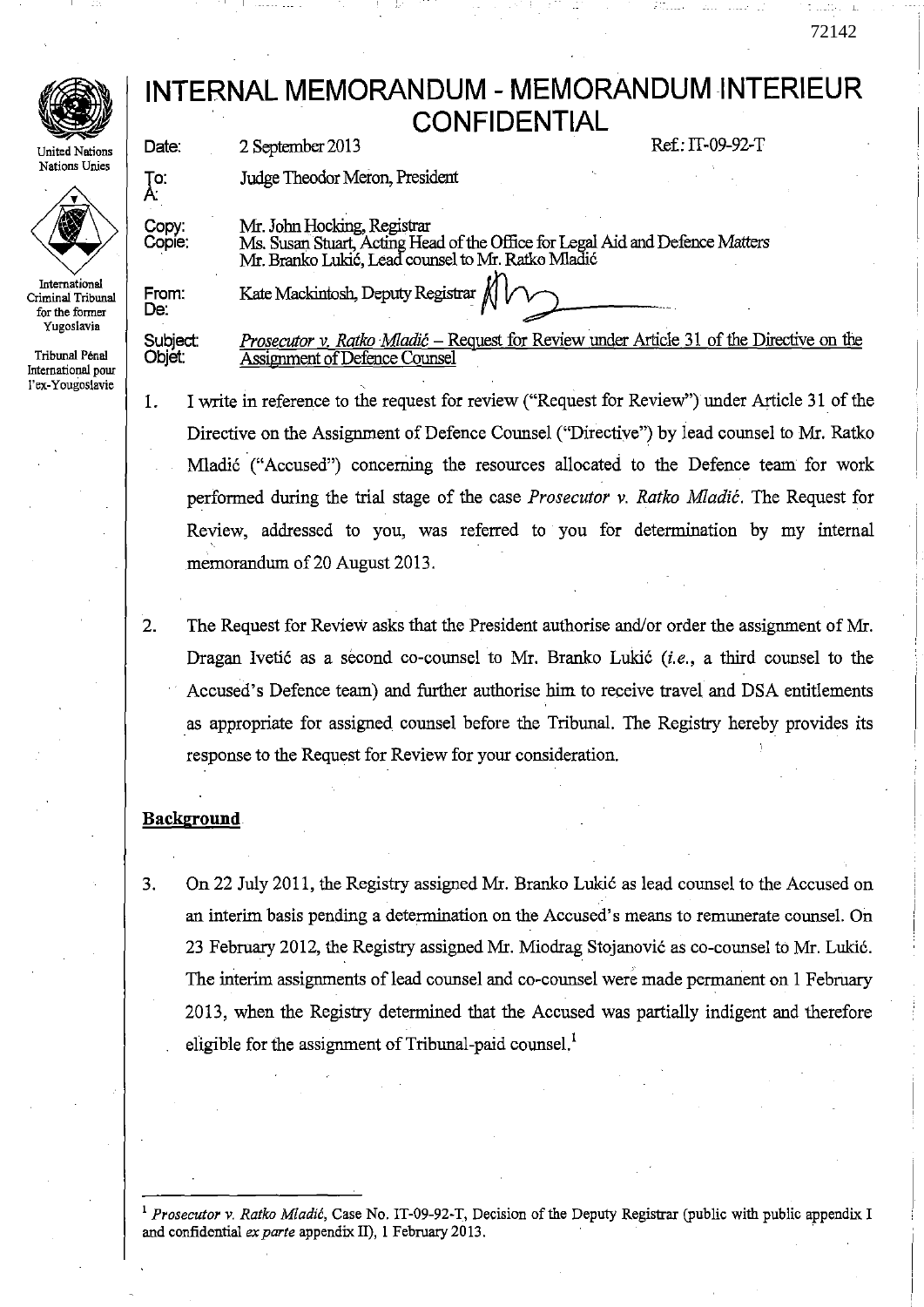$-11$ 

- 4. On 28 May 2012, lead counsel requested the assignment of Mr. Dragan Ivetié as a legal consultant on the Defence team.<sup>2</sup> On that same date, lead counsel also asked that the Registry authorise exeeptional funding during the trial stage for a second co-counsel, including daily subsistence allowance ("DSA") entitlements.<sup>3</sup>
- 5. On 4 June 2012, the Registry assigned Mr. Ivetic as a legal consultant on the Defence team.<sup>4</sup> The Registry informed lead counsel that since Mr. Ivetié was assigned as support staff, the Tribunal would not cover his travel expenses to the Seat of the Tribunal.<sup>5</sup>
- 6. On 29 June 2012, the Registry ranked the case at complexity Level 3 for the Prosecution phase of the trial stagè, which is the highest 'level of complexity under the Defence Counsel Trial Legal Aïd Policy ("Trial Policy"). The Registry denied lead counsel's request for funding beyond that provided for a complexity Level 3 case under the Trial Policy to enable the payment of a second co-counsel. The Registry noted that lead counsel has flexibility in detennining the composition of the Defenee team and the distribution of the lump sum payment under the Trial Policy, but that the Directive and relevant policies do not enable the assignment and funding of a second co-counsel.<sup>6</sup> Following a request for reconsideration, the Registry reaffirmed its decision on 17 July 2012.<sup>7</sup>
- 7. On 3 April 2013, some eight and a half months later, lead eounsel again requested that the Registry assign Mr. Ivetié as a second co-eounsel and authorise him to receive travel and 'DSA entitlements as appropriate for counsel. Lead counsel also requested that the Registry authorise additional DSA entitlements for Mr. Nenad Petrušić, assigned as a legal assistant/investigator, to permit him to assist in the eross-examination of witnesses. Lead eounsel argued that due to the demanding court sehedule, members of the Defence team were increasingly needed to perform tasks normally undertaken by counsel, such as the crossexarnination of witnesses, oversight of other Defence team members working in the field, and travel to the field. Lead counsel noted that Mr. Ivetić, assigned as a legal consultant, had so far cross-examined 20 witnesses, which amounted to approximately one-quarter of all

<sup>&</sup>lt;sup>2</sup> Letter from lead counsel to the Office for Legal Aid and [Defence] Matters ("OLAD") requesting assignment of legal consultant, 28 May 2012.

<sup>&</sup>lt;sup>3</sup> Letter from lead counsel to OLAD requesting exceptional trial stage funding, 28 May 2012.

 $4$  Pursuant to Article 16(E) of the Directive.

<sup>&</sup>lt;sup>5</sup> Letter from OLAD to lead counsel assigning legal consultant, 4 June 2012.

 $6$  Letter from OLAD to lead counsel regarding trial stage funding, 29 June 2012.

<sup>&</sup>lt;sup>7</sup> Email from OLAD to lead counsel regarding trial stage funding, 17 July 2012.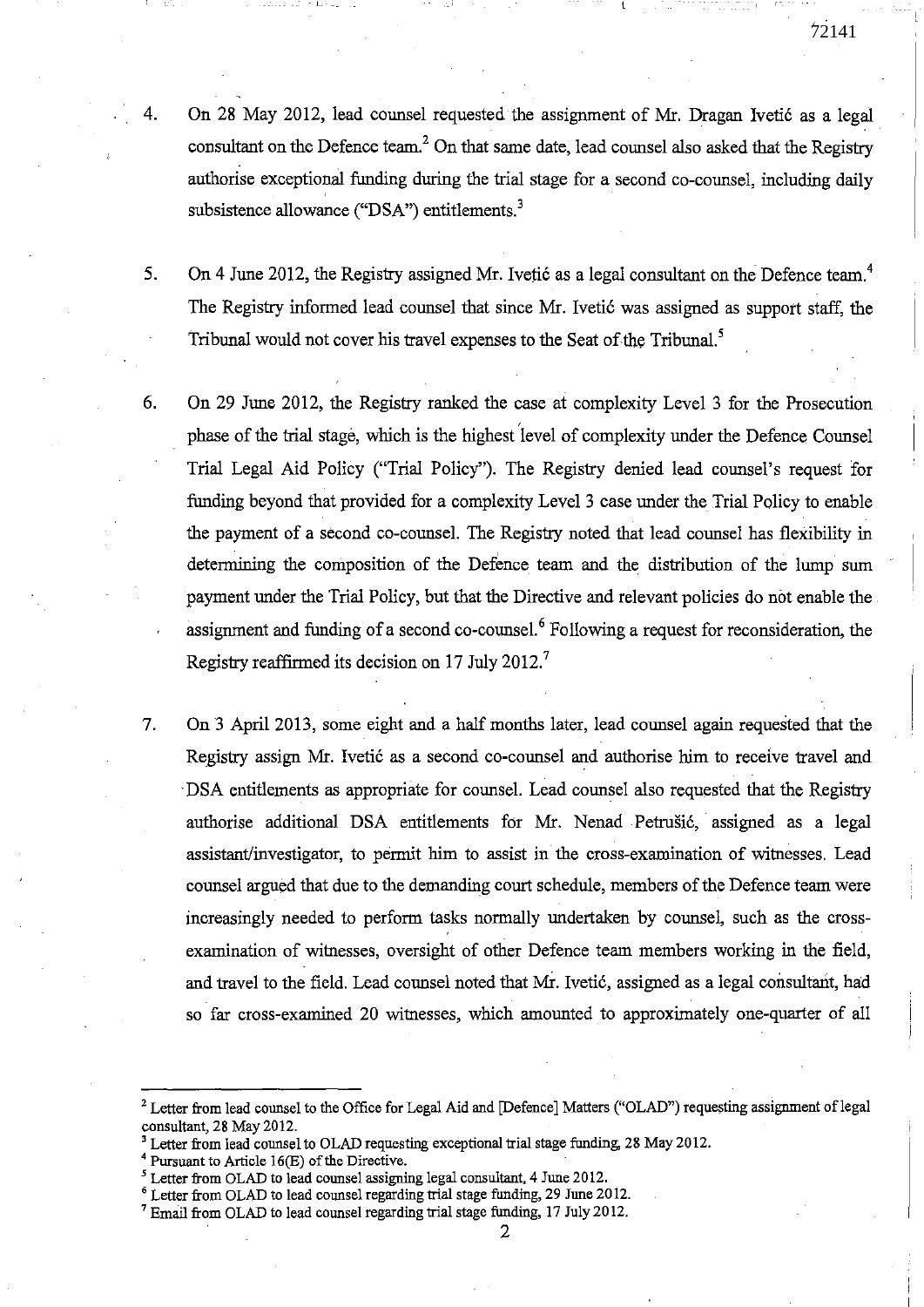eross-examinations perforrned by the Defenee team. Mr: Petrusié, assigned as a legal assistant, had so far cross-examined 4 witnesses.<sup>8</sup>

, 1

- 8. On 18 April 2013, the Registry denied the Defence Request.<sup>9</sup> In the Decision on Defence Request, the Registry noted that the Directive does not provide for the assignment of more than one co-eounsel and that under the Defenee Travel and DSA Poliey ("TDSA Potiey"), DSA during trial in The Hague is payable only to lead counsel and co-counsel. The Registry found that although Mr. Ivetić and Mr. Petrušić had been granted rights of audience before the Trial Chamber and were. assisting with the cross-examination of witnesses, this arrangement did not implieate the allotment of additional resourees to the Defenee team. Rather, lead counsel has the flexibility to distribute the lump sum payment to Defence team. members eommensurate with division of tasks. The Registry· further found that under the TDSA Policy, Mr. Ivetiéand Mr. Petrusié could be authorised on a case-by-case basis to travel to the field even though neither were assigned as  $co$ -counsel.<sup>10</sup>
- 9. On 19 August 2013, lead counsel submitted the present Request for Review,  $\frac{11}{11}$  asking that the President overturn the Decision on Defence Request, authorise and/or order the assignment of Mr. Ivetić as a second co-counsel and further authorise him to receive travel and DSA entitlements as appropriate for counsel. Lead counsel does not ask for review of the Decision on Defence Request with respect to Mr. Petrušić.

#### **Law on judicial review**

- 10. This matter is properly submitted to you for review based on Article  $31(C)$  of the Directive.<sup>12</sup>
- Il. . A judicial review of an administrative decision is not a rehearing. Rather, a decision of the Registrar undergoes a four-part test for proper administrative decision-making and judicial review of such decisions: (1) compliance with the legal requirements of the Directive; (2) observance of basic rules of natural justice and procedural faimess; (3) consideration of

<sup>11</sup> Dated 18 August 2013.

<sup>8</sup> Letter from lead counsel to OLAD requesting assignment and entitlements for second co-counsel, 3 April 2013 ("Defence Request").

Letter from OLAD to lead counsel denying request for assignment and entitlements for second co-counsel, 18 April **2013 ("Decision on Defence Request"). The Decision on Defence Request was an annex to the Request for Review.**  See TDSA Policy, Part I(B)(1).

<sup>&</sup>lt;sup>12</sup> Article 31(C) of the Directive states: "Where the dispute involves a sum greater than  $64,999$ , an aggrieved party may file a request for review with the Registrar, who shall refer the matter to the President for his determination."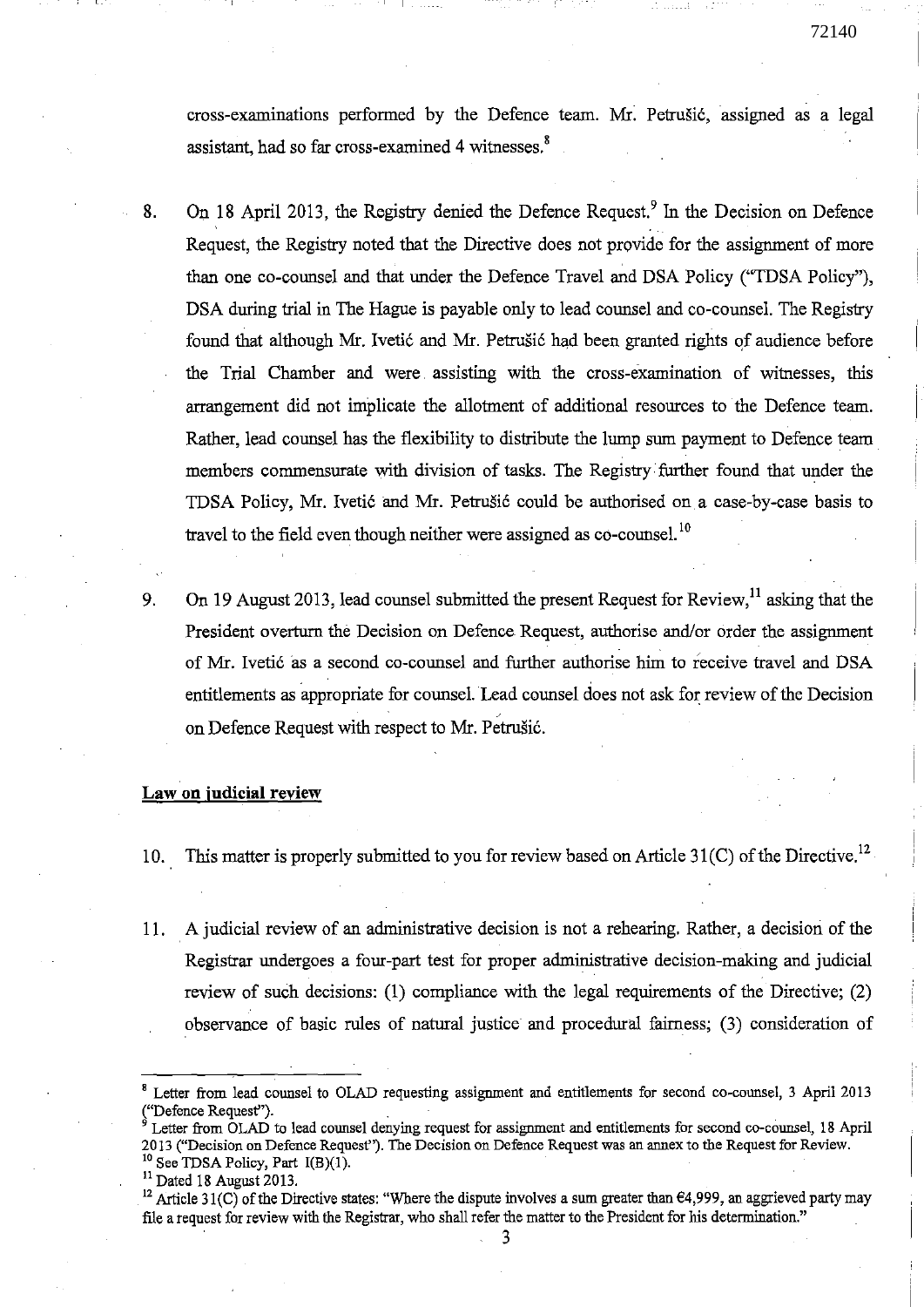$\mathbf{r} = \mathbf{V}$ 

relevant material and non-consideration of irrelevant material; and (4) reasonableness of the conclusion reached. 13 "Unless unreasonableness has been established 'there can be no interference with the margin of appreciation of the facts or merits of that case to which the maker of such an administrative decision is entitled."<sup>14</sup>

#### **Discussion**

**The Request for Review presents no proper arguments in support of quashing an administrative decision, and should be summarily dismissed.** 

- 12. The Request for Review argues that the assignment of Mr. Ivetié as a second co-counsel and the authorisation of travel and DSA entitlements for him as appropriate for counsel is necessary for the Defence team to have "sorne sort of fair footing with the Prosecution" and to be able to "keep pace with the trial". Lead counsel contends that this is the largest case in the history of the Tribunal in terms of the scope of the indictment and the volume of disclosures made by the Prosecution and that the Defence team's workload has been increased by the Prosecution's untimely disclosures. Lead counsel asserts that the Defence team has only been able to successfully represent the Accused thus far because support staff have been sharing the workload of cross-exarnining witnesses. The Request for Review provides some updated statistics regarding the work of the Defence team, <sup>15</sup> and repeats the original argument that due to the trial schedule, it is increasingly necessary for members of. the Defence team to perform tasks normally undertaken by counsel, such as crossexamination of witnesses, oversight of other Defence team members working in the field, and travel to the field.
- 13. The Registry submits that the arguments presented by lead counsel in the Request for Review do not address whether the Decision on Defence Request either: (1) failed to comply with the

<sup>&</sup>lt;sup>13</sup> "The administrative decision will be quashed if the Registrar has failed to comply with the legal requirements of the Directive. This issue may in the particular case involve a consideration of the proper interpretation of the Directive. The administrative decision will also be quashed if the Registrar has failed to observe any basic rules of natural justice or to act with procedural faimess towards the person atfected by the decision, or if he has taken into account irrelevant material or failed to take into account relevant material, or if he has reached a conclusion which no sensible person who has properly applied his mind to the issue could have reached (the 'unreasonableness' test)." *Prosecufor* v. *Miroslav Kvočka et al., Case No. IT-98-30/I-A, Decision on Review of Registrar's Decision to Withdraw Legal Aid* . from Zoran Zigié, 7 February 2003 *("Zigié* Decision"), para. 13.

<sup>&</sup>lt;sup>14</sup> Prosecutor v. *Radovan Karadžić*, Case No. IT-95-5/18-T, Decision on Request for Review of Decision on Defence Team Funding, 31 January 2012, pars. 6-7; see also *Zigié* Decision, para. 13.

<sup>&</sup>lt;sup>15</sup> Specifically, that Mr. Ivetić has thus far cross-examined 36 witnesses (including 4 experts), which amounts to over one-quarter of all cross-examinations performed by the Defence team. Furthermore, they state that Mr. Ivetić is **expected ta cross-examine approximately 9** of the **remaining 32 Prosecution witnesses.**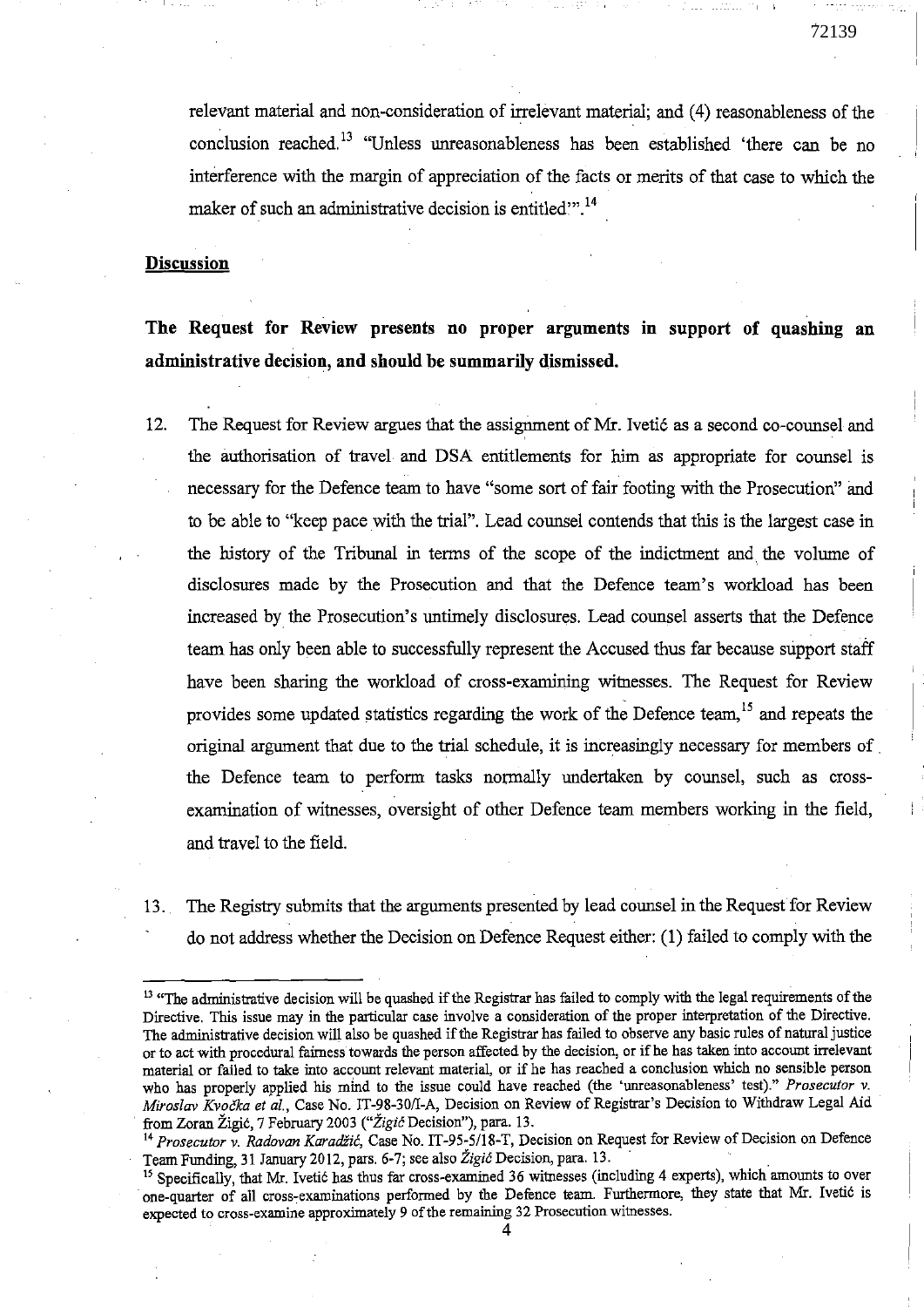legal requirements of the Directive or other applicable Registry policies; (2) failed to observe basic rules of natural justice and procedural fairness; (3) considered irrelevant material or failed to consider relevant material; or (4) was otherwise unreasonable. Rather, the Request for Review asks the President to make a fresh assessment of the original Defence Request. The Request for Review is in substance not a request for judicial review, but a direct request to the President to circumvent the Tribunal's legal aid system and authorise legal representation and funding beyond the pararneters set forth in the Directive and applicable Registry policies. The Registry respectfully submits that the Request for Review should be summarily rejected on this basis.

# **The Request for Review presents new information.**

14. The Registry notes that presents several arguments presented in the Request fot Review did not forrn part of the original Defence Request. Specifically, lead counsel raises *as* additional arguments: (1) the need for an additional co-counsel to achieve approximately equal footing with the Prosecution; and (2) the scope of the indictment, the volume of disclosures made by the Prosecution, and the untimeliness of the Prosecution's disclosures.<sup>16</sup> The Registry submits that the Request for Review is not the appropriate forum for raising new arguments related to the composition and funding of the Defence tearn. Should the President agree to address the merits of the Request for Review, therefore, these arguments should not forrn part of his consideration.

# **The Decision on Defence Request was made in accordance with the applicable legal requirements.**

15. Should the President determine to consider the merits of the Request for Review, the Registry respectfully subrnits that the Decision on Defence Request was issued in conforrnity with the Directive and applicable Registry policies and in accordance with the standard of reasonableness and proper administrative decision-making enunciated in the *Zigié* Decision. The Registry therefore respectfully requests that its decision be upheld.

<sup>&</sup>lt;sup>16</sup> Lead counsel also provides an update of the number of witnesses cross-examined by Mr. Ivetić thus far and an estimate of the number of remaining witnesses that Mr. Ivetić is expected to cross-examine. As these figures are related to an argument presented by lead counsel in the Defence Request and are in line with figures provided in the **Defence Request** *(i.e.,* **Mr. Ivetié has cross'-examined and is expected to cross-examine approximately one-quarter of**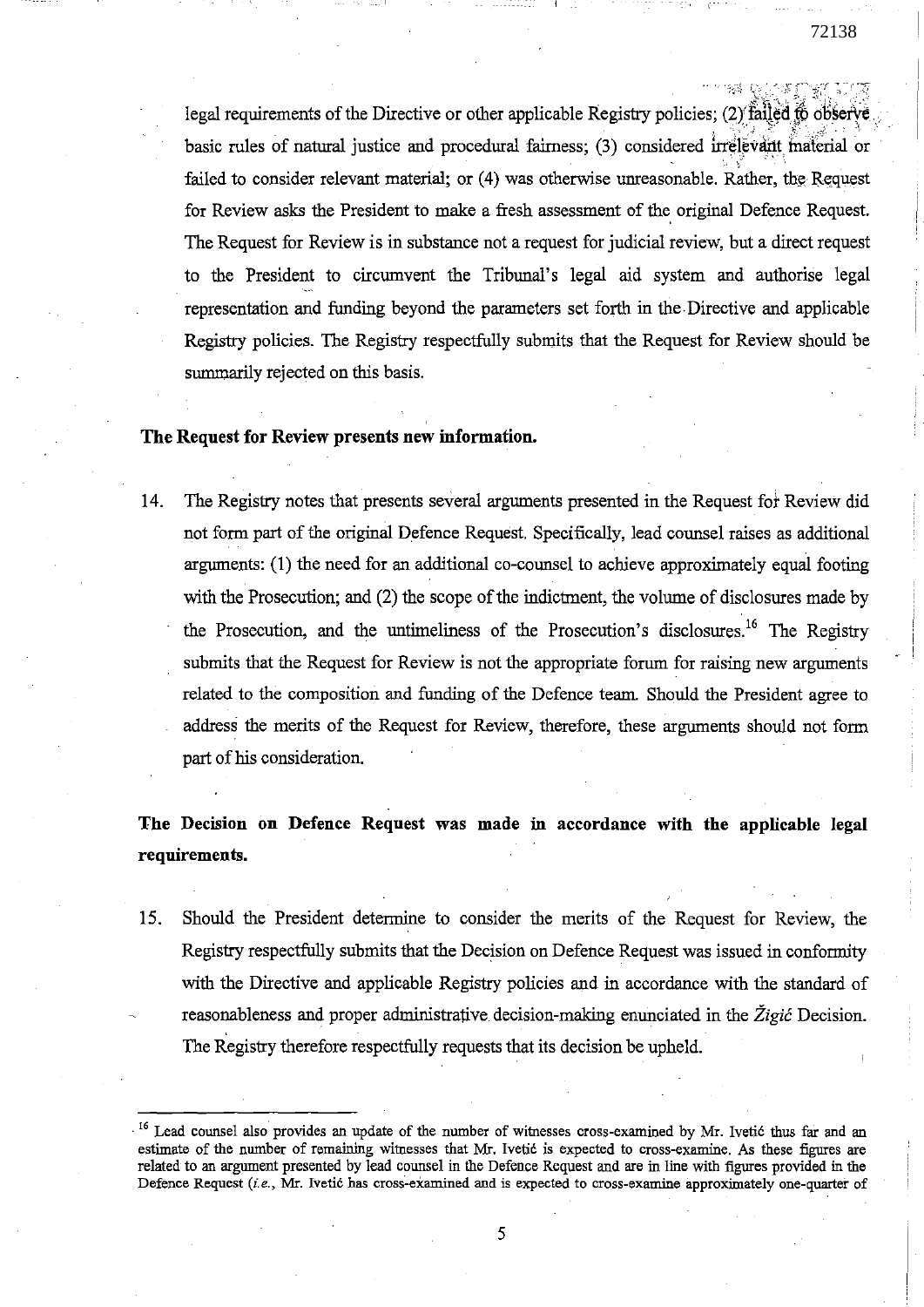- 16. Article 16(A) of the Directive provides that an accused who is eligible for legal aid is entitled to have one counsel assigned to him. Article 16(C) of the Directive provides that, in the interests of justice and at the request of lead counsel, the Registry may assign a second counsel, called the co-counsel, to assist with the defence of the accused. The Directive does not provide for the assignment of any additional co-counsel. To the contrary, the language of Article 16(C) explicitly affords the possibility of only one additional assigned counsel.<sup>17</sup>
- 17. Article 24(B) of the Directive provides that during the trial stage, assigned counsel and assigned members of the defence team shall be remunerated in accordance with the Trial Policy. Under the Trial Policy, defence teams are remunerated by means of a lump sum allotment, which is calculated by multiplying the estimated duration of a phase with a monthly allotment based on the complexity level of the phase.<sup>18</sup> The lump sum allotment is distributed to defence team members according to the instructions of lead counsel, who is free to decide on the number of support staff and the distribution of the lump sum amongst assigned defence team members in the best interests of his or her client.<sup>19</sup> The amount of the lump sum allotrnent does not vary with the size of the defence team.
- 18. Articles 26 and 27 of the Directive provide that travel and DSA costs for assigned counsel, and where applicable assigned members of the defence team, shall be met in accordance with the TDSA Policy. Under the TDSA Policy, counsel are entitled to regular travel between their countries of residence and the Seat of the Tribunal during the trial stage.<sup>20</sup> Counsel, investigators, and exceptionally other defence team support staff may be authorised to travel for investigative purposes and receive corresponding DSA.<sup>21</sup> Furthermore, counsel are entitled to receive DSA for days spent on trial-related work in the Netherlands during the

<sup>18</sup> Trial Policy, pars. 1, 37.

the witnesses), the Registry does not object to lead counsel's use of these new figures as a basis of the Request for Review.

 $17$  Article 16(C) of the Directive states: "In the interests of justice and at the request of lead counsel, the Registrar may assign *a second* counsel to assist with the defence of the suspect or accused. *This* counsel shall be called the cocounsel. Acting under the authority of lead counsel, the co-counsel may deal with all stages of the proceedings and all matters arising out of the defence of the suspect or accused. The co-counsel mayalso bé authorised, in writing, to sign documents on behalf of the lead counsel." [Emphasis added.]

<sup>&</sup>lt;sup>19</sup> Trial Policy, pars. 9, 39.

<sup>. 20</sup> TDSA Policy, Part I(B)(2). Between the close of trial proceedings and the issuance of the triai judgement, counsel are also entitled to regular travel to visit their client at the United Nations Detention Unit. TDSA Policy, part I(B)(5). <sup>21</sup> TDSA Policy, Part I(B)(1).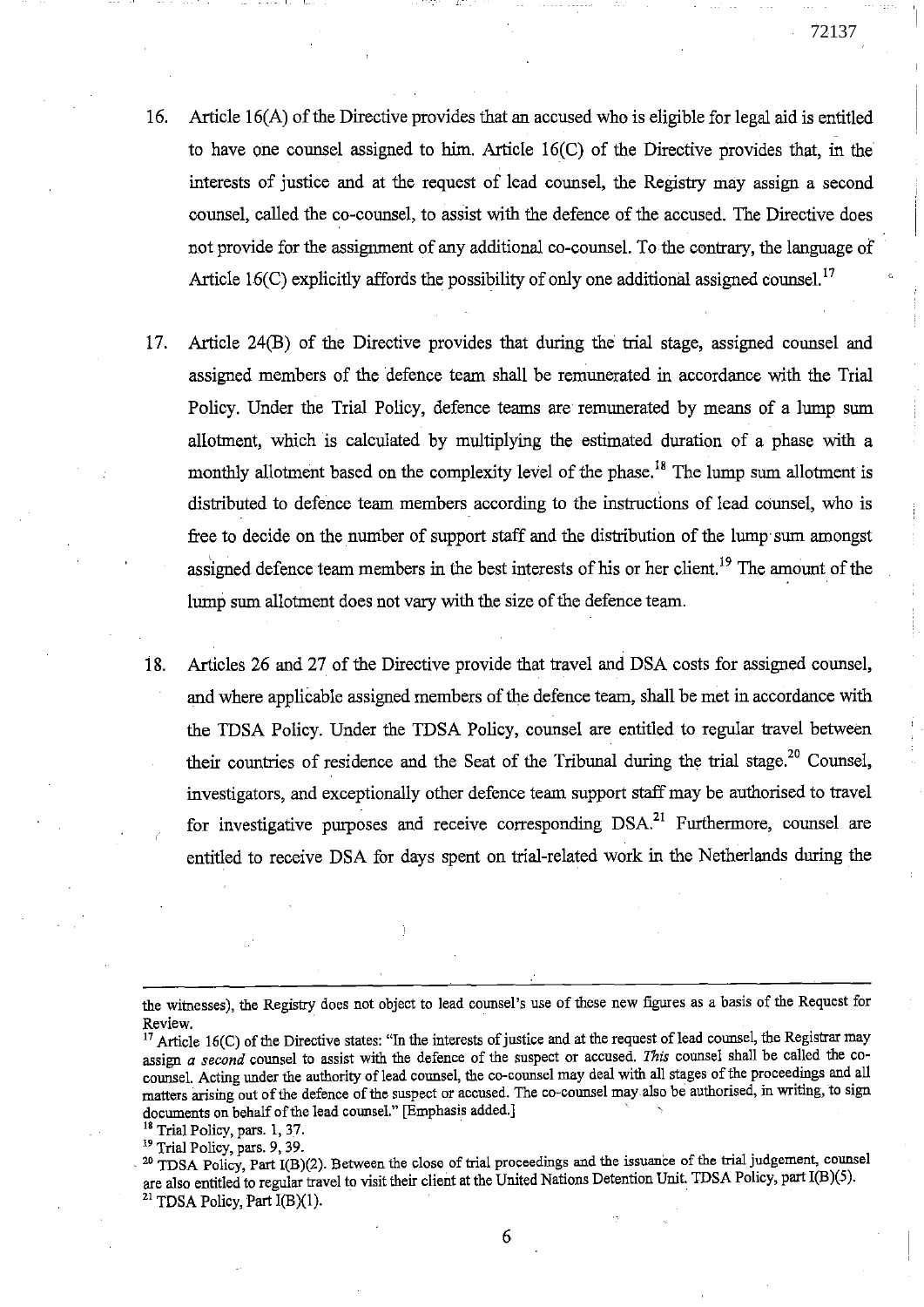trial stage.<sup>22</sup> Defence team support staff are not entitled to trial-related DSA in the Netherlands.<sup>23</sup>

- 19. With respect to the Registry' s refusal to assign a second co-counsel, the Registry subrnits that there is no legal basis under the Directive or any other applicable Registry policy to assign more than one co-counsel. Therefore, the Registry acted in full accordance with the applicable policies in denying lead counsel's request for the assignment of a second cocounsel.
- 20. The plain language of Article 16 of the Directive makes clear that only one co-counsel may be assigned. Persons accepting assignments to represent indigent or partially indigent accused before the Tribunal do so with full knowledge of the parameters of the legal aid system as set forth in the Directive and applicable Registry policies. Furthermore, lead counsel had been informed on prior occasions that the Registry was unable to authorise the assignment of a second co-counsel. Thus, the Registry's refusal to assign a second cocounsel resulted in no "unfair surprise" to lead counsel or to the Defence team, The Registry thus respectfully subrnits that its refusal to assign a second co-counsel was in accordance with rules of natural justice, was procedurally fair, and was not unreasonable.
- 21. To the extent that the Registry's refusal to assign a second co-counsel implicates the funding of the Defence team during the trial. stage, the Registry respectfully submits that it fully and fairly considered both the difficulty and the size of the case in determining to rank it at complexity Level 3 during the Prosecution phase of the trial stage, which is the highest level of complexity. Thus, the Defence team is receiving the highest level of funding available under the Trial Policy.<sup>24</sup> There is no basis under either the Directive or the Trial Policy for the Registry to authorise funding in excess of funding based on a complexity Level 3 . ranking. Therefore, the Registry acted in full accordance with the Directive and the Trial Policy in denying lead counsel's request for extraordinary funding.

<sup>&</sup>lt;sup>22</sup> TDSA Policy, Part  $II(B)(a)(1)$ .

<sup>&</sup>lt;sup>23</sup> The TDSA policy allows for one trip for the case manager or another defence team support staff to travel to the Seat of the Tribunal during the pre-trial stage to receive training in software and court management procedures. The traveller is not entitled to DSA for this trip. See TDSA Policy, Part I(A)(7).

 $24$  The monthly allotments used as part of the lump sum calculation under the Trial Policy are adjusted each year in accordance with the consumer price index. In 2012, the monthly allotment for a complexity Level  $\tilde{3}$  case was  $\epsilon$ 44,009. In 2013, the monthly allotment for a complexity Level 3 case is  $645,197$ .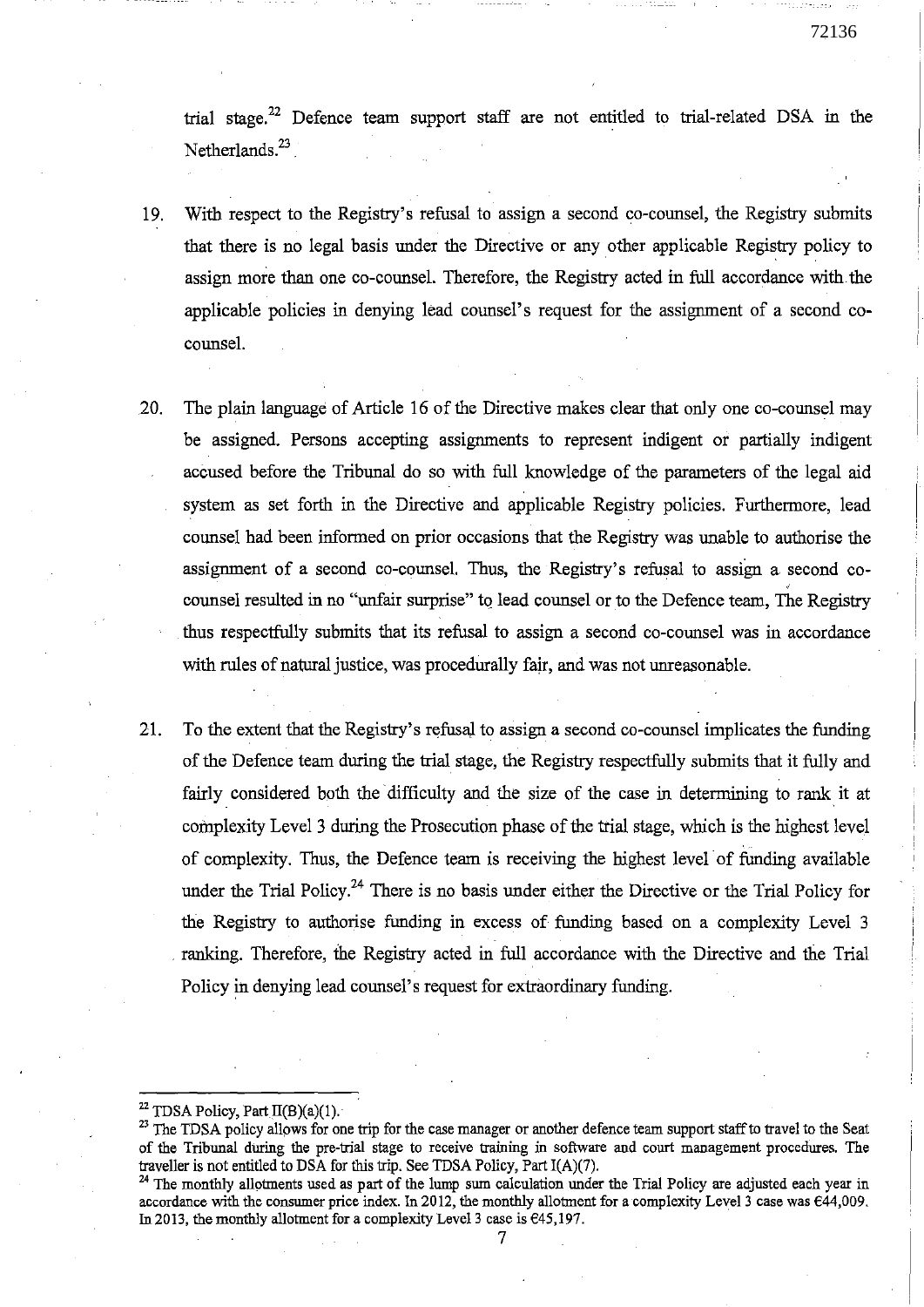- 22. With respect to the Registry's refusaI to authorise travel and DSA entitlements for Mr. Ivetié commensurate with entitlements available to counsel under the TDSA Policy, the Registry again submits that there is no basis under the Directive to assign a second eo-counsel and thus no basis under the TDSA Policy *ta* authorise such entitlements for Mr. Ivetié as a counsel. Furthermore, there is no basis under the TDSA Policy to authorise such entitlements for defence team support staff. In correspondence assigning Mr. Ivetić as a legal consultant dated 4 June 2012, the Registry reminded lead counsel, in accordance with standard practice, that the Tribunal WOuld not coyer the costs of his travel to the Seat of the Tribunal. Therefore, the Registry acted in full accordance with the Directive and the TDSA Poliey in denying lead counsel's request to authorise counsel-Ievel travel and DSA entitlements for Mr. Ivetić.
- 23. Finally, lead counsel argues that the assignment of a second co-counsel is necessary in light of the Defence team's need for personoel to perform tasks normaIly undertaken by counsel such as cross-examination of witnesses, supervision of other Defence team members in the field, and occasionaI travel to the field. The Registry submits that its refusaI to assign Mr. Ivetié as a second co-counsel does not prevent hirn from performing any of these tasks. As outlined in the Decision on Defence Request, Mr. Ivetić has been granted rights of audience by the TriaI Chamber and has engaged in the cross-examination of a substantial number of witnesses. He may supervise the work of Defence team members in the field and may be authorised to travel to the field, subject to approval by the Registry.<sup>25</sup> Lead counsel is free to distribute the lump sum allotment amongst members of the Defence team in the best interests of the Accused and so as to compensate Mr. Ivetié for his performance of high-Ievel tasks. Lead counsel also does not explain how payment of a daily subsistence allowance in the Hague to a third team member permits or affects the performance of any of these tasks.<sup>26</sup>
- 24. The Registry submits that the Request for Review fails to raise any argument that the Decision on Defence Request contravened any aspect of proper administrative decisionmaking as set forth in the *Zigié* Decision. The Request for Review cites no legaI basis for lead counsel's request that a second co-counsel be assigned or that counsel-Ievel travel and DSA entitlements be awarded to a Defence team support staff. Rather, lead counsel contends

<sup>&</sup>lt;sup>25</sup> TDSA Policy, Part I(B)(1).<br><sup>26</sup> Implicating additional public funds up to approximately €6,000 per month during full-time trial proceedings, in addition to fees from the lump sum. The Registry observes that assigned support staff in several other defence teams before this Tribunal have performed tasks such as interviewing and cross examining witnesses and making submissions before a Chamber.